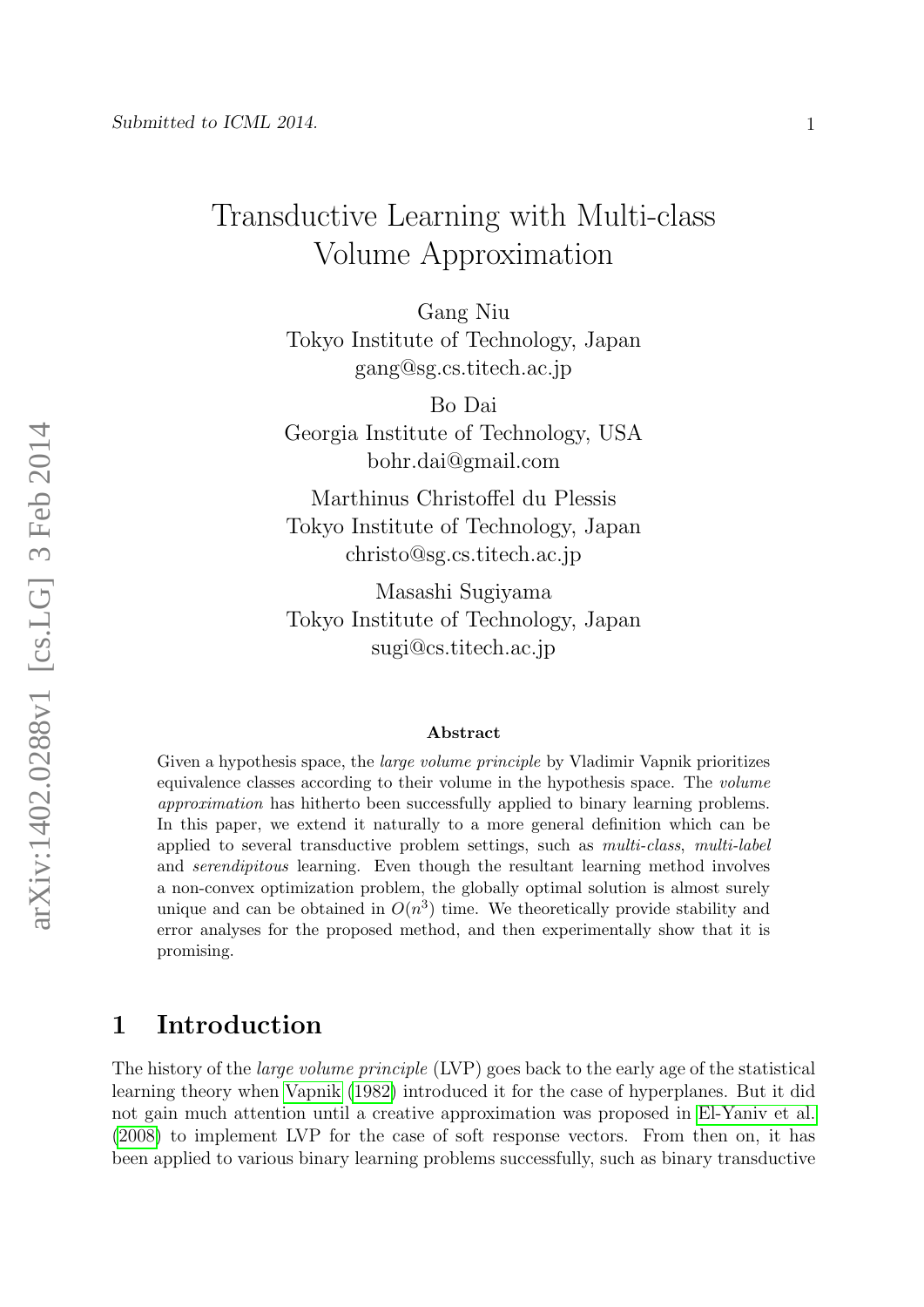

<span id="page-1-0"></span>Figure 1: The large volume principle and its approximation.

learning [\(El-Yaniv et al., 2008\)](#page-20-0), binary clustering [\(Niu et al., 2013a\)](#page-21-1), and outlier detection [\(Li and Ng, 2013\)](#page-20-1).

LVP is a learning-theoretic principle which views learning as hypothesis selecting from a certain hypothesis space  $H$ . Despite the form of the hypothesis,  $H$  can always be partitioned into a finite number of equivalence classes after we observe certain data, where an equivalence class is a set of hypotheses that generate the same labeling of the observed data. LVP, as one of the learning-theoretic principles from the statistical learning theory, prioritizes those equivalence classes according to the volume they occupy in  $H$ . See the illustration in Figure [1:](#page-1-0) The blue ellipse represents  $H$ , and it is partitioned into  $C_1, \ldots, C_4$ each occupying a quadrant of the Cartesian coordinate system  $\mathbb{R}^2$  intersected with  $\mathcal{H}$ ; LVP claims that  $C_1$  and  $C_3$  are more preferable than  $C_2$  and  $C_4$ , since  $C_1$  and  $C_3$  have larger volume than  $\mathcal{C}_2$  and  $\mathcal{C}_4$ .

In practice, the hypothesis space  $H$  cannot be as simple as in Figure [1.](#page-1-0) It frequently locates in very high-dimensional spaces where exact or even quantifiable volume estimation is challenging. Therefore, [El-Yaniv et al.](#page-20-0) [\(2008\)](#page-20-0) proposed a volume approximation to bypass the volume estimation. Instead of focusing on the equivalence classes of  $H$ , it directly focuses on the hypotheses in  $\mathcal{H}$  since learning is regarded as hypothesis selecting in LVP. It defines  $\mathcal H$  via an ellipsoid, measures the angles from hypotheses to the principal axes of  $H$ , and then prefers hypotheses near the long principal axes to those near the short ones. This manner is reasonable, since the long principal axes of  $\mathcal{H}$  lie in large-volume regions. In Figure [1,](#page-1-0)  $h$  and  $h'$  are two hypotheses and  $v_1/v_2$  is the long/short principal axis; LVP advocates that  $h$  is more preferable than  $h'$  as  $h$  is close to  $v_1$  and  $h'$  is close to  $v_2$ . We can adopt this volume approximation to regularize our loss function, which has been demonstrated helpful for various binary learning problems.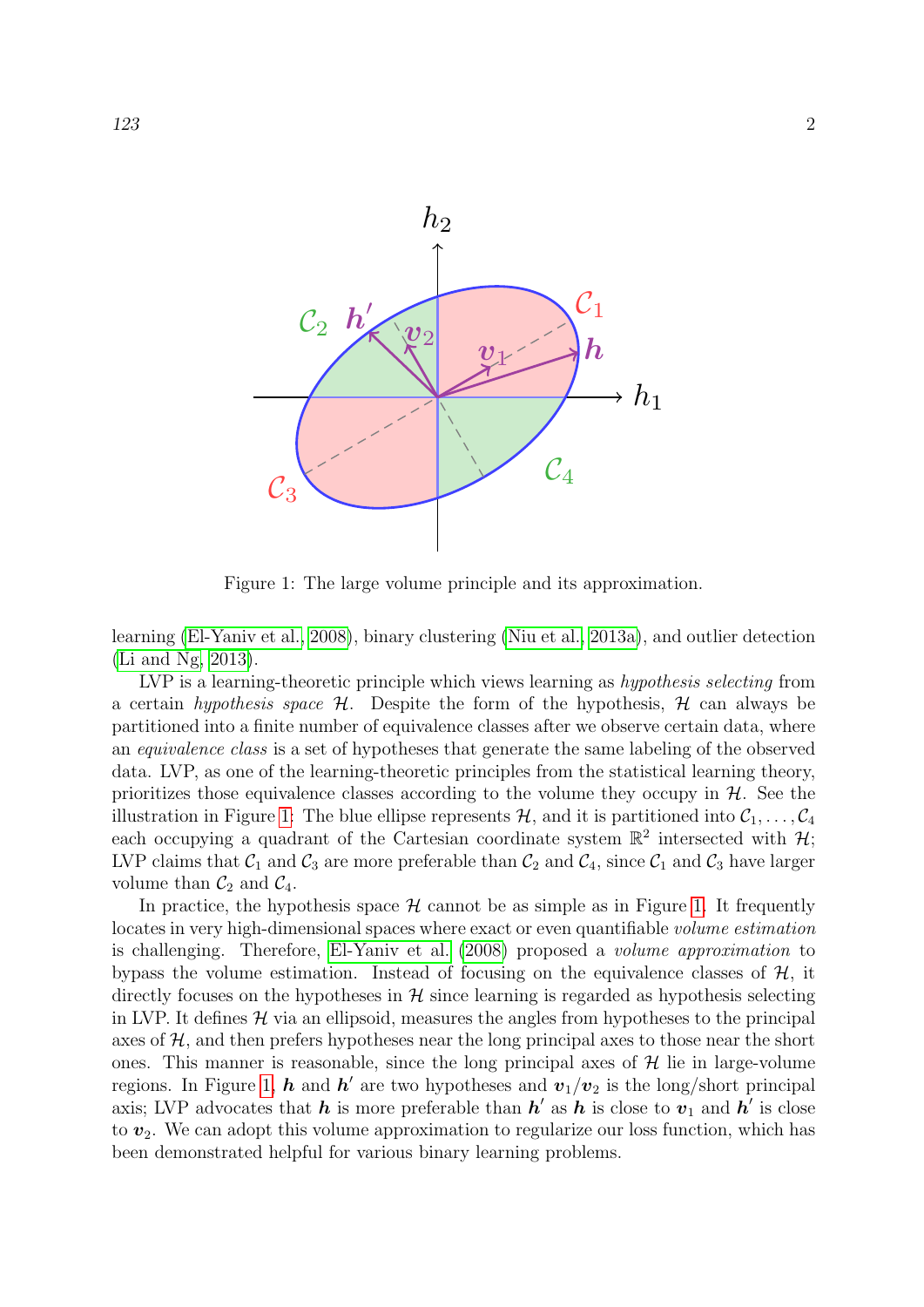Nevertheless, the volume approximation in [El-Yaniv et al.](#page-20-0) [\(2008\)](#page-20-0) only fits binary learning problem settings in spite of its potential advantages. In this paper, we naturally extend it to a more general definition that can be applied to some transductive problem settings including but not limited to *multi-class* learning [\(Zhou et al., 2003\)](#page-21-2), *multi-label* learning [\(Kong et al., 2013\)](#page-20-2), and serendipitous learning [\(Zhang et al., 2011\)](#page-21-3). We adopt the same strategy as [El-Yaniv et al.](#page-20-0)  $(2008)$ : For n data and c labels, a hypothesis space is defined in  $\mathbb{R}^{n \times c}$  and linked to an ellipsoid in  $\mathbb{R}^{nc}$ , such that the equivalence classes and the volume approximation can be defined accordingly. Similarly to the binary volume approximation, our approach is also distribution free, that is, the labeled and unlabeled data do not necessarily share the same marginal distribution. This advantage of transductive learning over (semi-supervised) inductive learning is especially useful for serendipitous problems where the labeled and unlabeled data must not be identically distributed.

We name the learning method which realizes the proposed multi-class volume approximation multi-class approximate volume regularization (MAVR). It involves a non-convex optimization problem, but the globally optimal solution is almost surely unique and accessible in  $O(n^3)$  time following [Forsythe and Golub](#page-20-3) [\(1965\)](#page-20-3). Moreover, we theoretically provide stability and error analyses for MAVR, as well as experimentally compare it to two state-of-the-art methods in [Zhou et al.](#page-21-2) [\(2003\)](#page-21-2) and [Belkin et al.](#page-20-4) [\(2006\)](#page-20-4) using USPS, MNIST, 20Newsgroups and Isolet.

The rest of this paper is organized as follows. In Section 2 the binary volume approximation is reviewed, and in Section 3 the multi-class volume approximation is derived. In Section 4, we develop and analyze MAVR. Finally, the experimental results are in Section 5.

# 2 Binary Volume Approximation

The binary volume approximation in [El-Yaniv et al.](#page-20-0) [\(2008\)](#page-20-0) involves a few key concepts: The soft response vector, the hypothesis space and the equivalence class, and the power and volume of equivalence classes. We review the concepts in this section for later use in the next section.

Suppose that  $\mathcal X$  is the domain of input data, and most often but not necessarily,  $\mathcal{X} \subset \mathbb{R}^d$  where d is a natural number. Given a set of n data  $X_n = \{x_1, \ldots, x_n\}$  where  $x_i \in \mathcal{X}$ , a soft response vector is an n-dimensional vector

<span id="page-2-1"></span>
$$
\mathbf{h} := (h_1, \dots, h_n)^\top \in \mathbb{R}^n,
$$
\n<sup>(1)</sup>

so that  $h_i$  stands for a soft or confidence-rated label of  $x_i$ . For binary transductive learning problems, a soft response vector **h** suggests that  $x_i$  is from the positive class if  $h_i > 0$ ,  $x_i$ is from the negative class if  $h_i < 0$ , and the above two cases are equally possible if  $h_i = 0$ .

A hypothesis space is a collection of hypotheses. The volume approximation requires a symmetric positive-definite matrix  $Q \in \mathbb{R}^{n \times n}$  which contains the pairwise information about  $X_n$ . Consider the hypothesis space

<span id="page-2-0"></span>
$$
\mathcal{H}_Q := \{ \mathbf{h} \mid \mathbf{h}^\top Q \mathbf{h} \le 1 \},\tag{2}
$$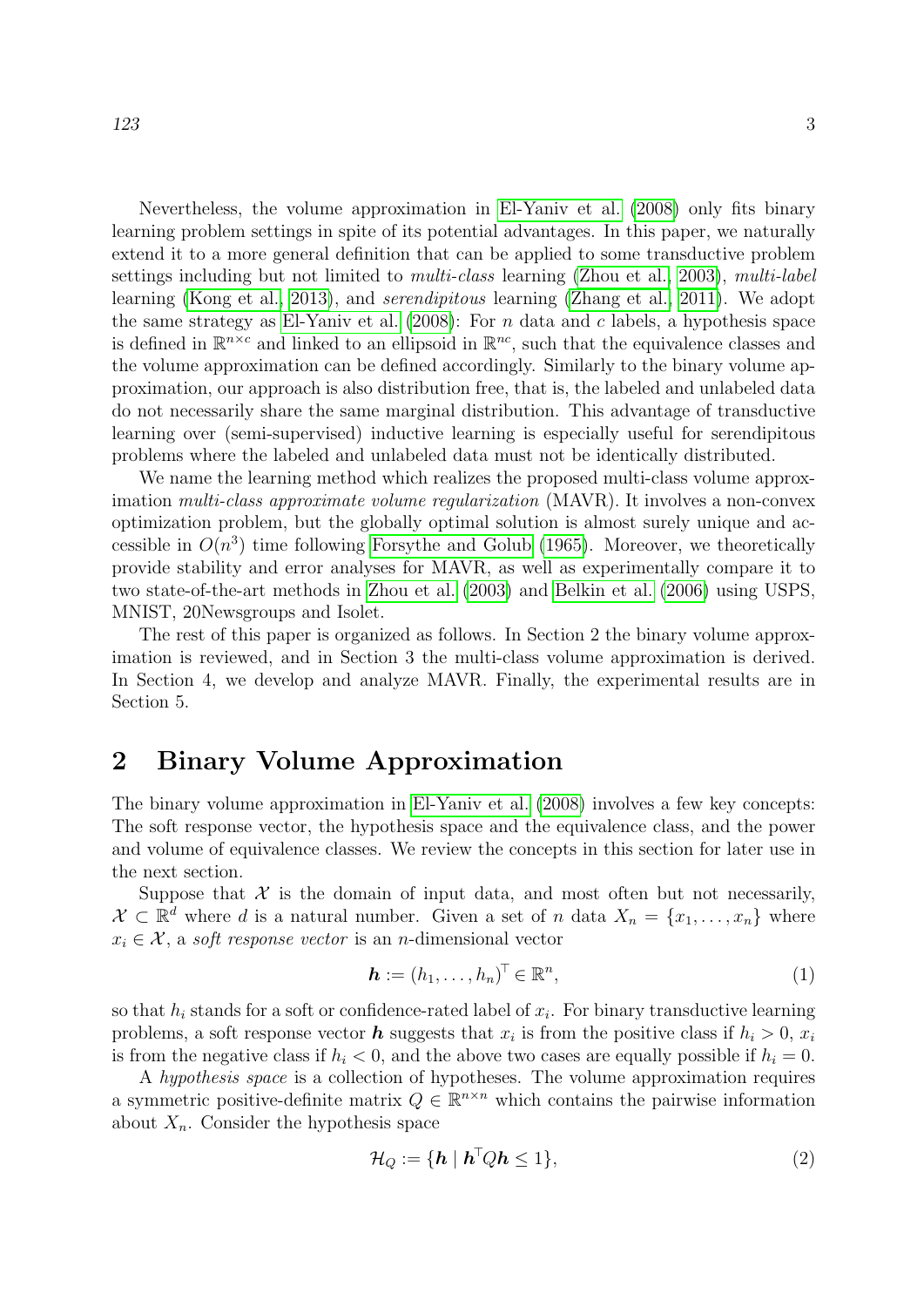where the hypotheses are soft response vectors. The set of sign vectors  $\{\text{sign}(\mathbf{h}) \mid \mathbf{h} \in \mathcal{H}_Q\}$ contains all of  $N = 2^n$  possible dichotomies of  $X_n$ , and  $\mathcal{H}_Q$  can be partitioned into a finite number of equivalence classes  $\mathcal{C}_1, \ldots, \mathcal{C}_N$ , such that for fixed k, all hypotheses in  $\mathcal{C}_k$  will generate the same labeling of  $X_n$ .

Then, in statistical learning theory, the *power* of an equivalence class  $\mathcal{C}_k$  is defined as the probability mass of all hypotheses in it [\(Vapnik, 1998,](#page-21-4) p. 708), i.e.,

$$
\mathcal{P}(\mathcal{C}_k) := \int_{\mathcal{C}_k} p(\mathbf{h}) \mathrm{d}\mathbf{h}, \quad k = 1, \ldots, N,
$$

where  $p(h)$  is the underlying probability density of h over  $\mathcal{H}_Q$ . The hypotheses in  $\mathcal{C}_k$ which has a large power should be preferred according to [Vapnik](#page-21-4) [\(1998\)](#page-21-4).

When no specific domain knowledge is available (i.e.,  $p(h)$  is unknown), it would be natural to assume the continuous uniform distribution  $p(\bar{\bm{h}}) = 1/\sum_{k=1}^{N} \mathcal{V}(\mathcal{C}_k)$ , where

$$
\mathcal{V}(\mathcal{C}_k) := \int_{\mathcal{C}_k} \mathrm{d}\mathbf{h}, \quad k = 1,\ldots,N,
$$

is the *volume* of  $\mathcal{C}_k$ . That is, the volume of an equivalence class is defined as the geometric volume of all hypotheses in it. As a result,  $\mathcal{P}(\mathcal{C}_k)$  is proportional to  $\mathcal{V}(\mathcal{C}_k)$ , and the larger the value  $V(\mathcal{C}_k)$  is, the more confident we are of the hypotheses chosen from  $\mathcal{C}_k$ .

However, it is very hard to accurately compute the geometric volume of even a single convex body in  $\mathbb{R}^n$ , let alone all  $2^n$  convex bodies, so [El-Yaniv et al.](#page-20-0) [\(2008\)](#page-20-0) introduced an efficient approximation. Let  $\lambda_1 \leq \cdots \leq \lambda_n$  be the eigenvalues of Q, and  $v_1, \ldots, v_n$  be the associated orthonormal eigenvectors. Actually, the hypothesis space  $\mathcal{H}_Q$  in Eq. [\(2\)](#page-2-0) is geometrically an origin-centered ellipsoid in  $\mathbb{R}^n$  with  $\mathbf{v}_i$  and  $1/\sqrt{\lambda_i}$  as the direction and length of its *i*-th principal axis. Note that a small angle from a hypothesis  $h$  in  $\mathcal{C}_k$  to some  $v_i$  with a small/large index i (i.e., a long/short principal axis) implies that  $V(\mathcal{C}_k)$  is large/small (cf. Figure [1\)](#page-1-0). Based on this crucial observation, we define

<span id="page-3-0"></span>
$$
V(\boldsymbol{h}) := \sum_{i=1}^{n} \lambda_i \left(\frac{\boldsymbol{h}^{\top} \boldsymbol{v}_i}{\|\boldsymbol{h}\|_2}\right)^2 = \frac{\boldsymbol{h}^{\top} Q \boldsymbol{h}}{\|\boldsymbol{h}\|_2^2},
$$
\n(3)

where  $\mathbf{h}^{\top} \mathbf{v}_i / ||\mathbf{h}||_2$  means the cosine of the angle between  $\mathbf{h}$  and  $\mathbf{v}_i$ . We subsequently expect  $V(h)$  to be small when h lies in a large-volume equivalence class, and conversely to be large when  $h$  lies in a small-volume equivalence class.

### 3 Multi-class Volume Approximation

In this section, we propose a more general multi-class volume approximation that fits for several problem settings.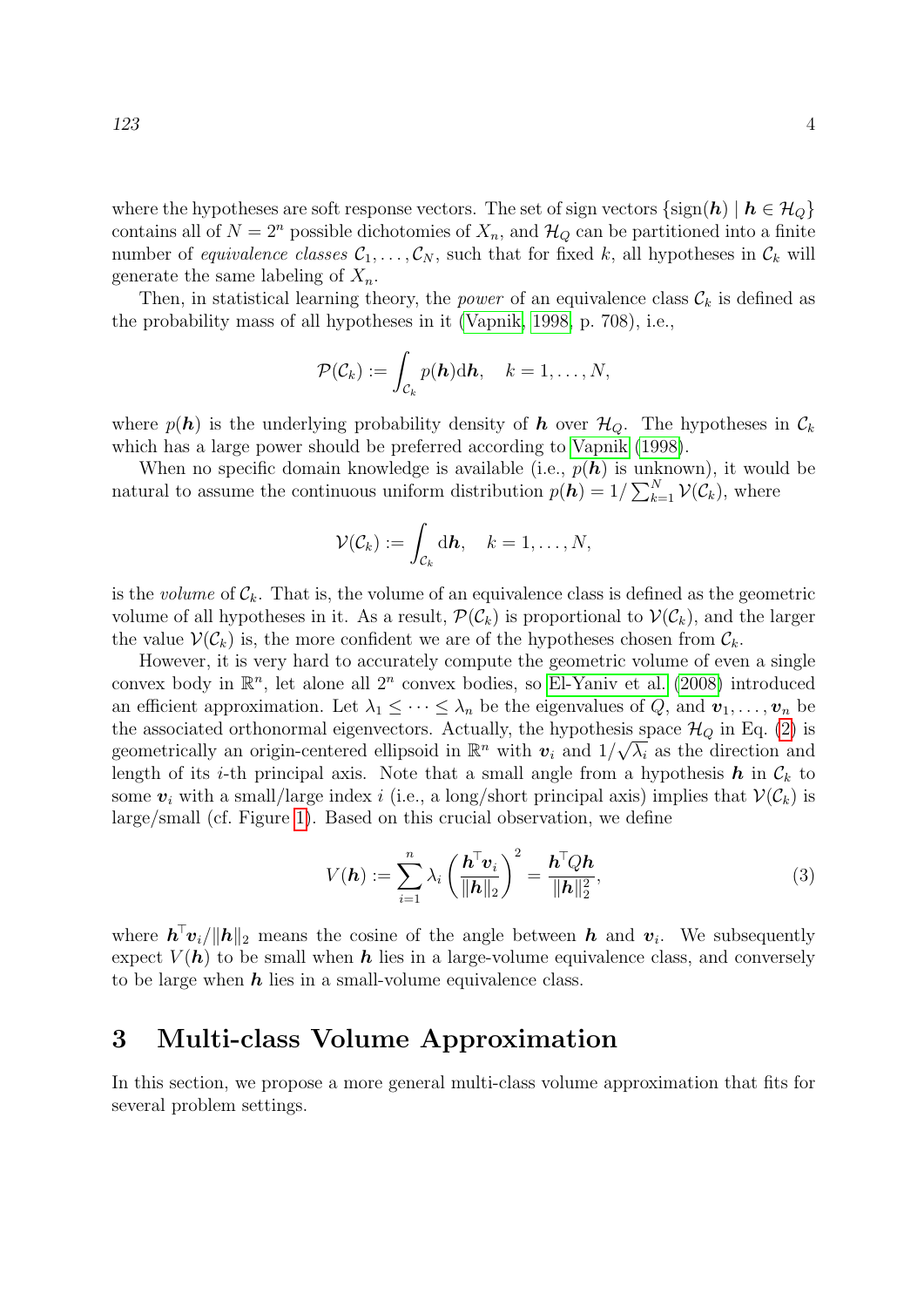#### 3.1 Problem settings

Recall the setting of binary transductive problems [\(Vapnik, 1998,](#page-21-4) p. 341). A fixed set  $X_n = \{x_1, \ldots, x_n\}$  of n points from X is observed, and the labels  $y_1, \ldots, y_n \in \{-1, +1\}$  of these points are also fixed but unknown. A subset  $X_l \subset X_n$  of size l is picked uniformly at random, and then  $y_i$  is revealed if  $x_i \in X_l$ . We call  $S_l = \{(x_i, y_i) \mid x_i \in X_l\}$  the labeled data and  $X_u = X_n \setminus X_l$  the unlabeled data. Using  $S_l$  and  $X_u$ , the goal is to predict  $y_i$  of  $x_i \in X_u$  (while any unobserved  $x \in \mathcal{X} \setminus X_n$  is currently left out of account).

A slight modification suffices to extend the setting. Instead of  $y_1, \ldots, y_n \in \{-1, +1\},\$ we assume that  $y_1, \ldots, y_n \in \mathcal{Y}$  where  $\mathcal{Y} = \{1, \ldots, c\}$  is the domain of labels and c is a natural number. Though the binary setting is popular, this multi-class setting has been studied in just a few previous works such as [Szummer and Jaakkola](#page-21-5) [\(2001\)](#page-21-5) and [Zhou](#page-21-2) [et al.](#page-21-2)  $(2003)$ . Without loss of generality, we assume that each of the c labels possesses some labeled data.

In addition, it would be a multi-label setting, if  $y_1, \ldots, y_n \subseteq \mathcal{Y}$  with  $\mathcal{Y} = \{1, \ldots, c\}$ where each  $y_i$  is a label set, or if  $y_1, \ldots, y_n \in \mathcal{Y}$  with  $\mathcal{Y} = \{-1, 0, 1\}^c$  where each  $y_i$  is a label vector. To the best of our knowledge, the former setting has been studied only in [Kong et al.](#page-20-2) [\(2013\)](#page-20-2) and the latter setting has not been studied yet. The latter setting is more general, since the former one requires labeled data to be fully labeled, while the latter one allows labeled data to be partially labeled. A huge challenge of multi-label problems is that some label sets or label vectors might have no labeled data [\(Kong et al.,](#page-20-2) [2013\)](#page-20-2), since there are  $2^c$  possible label sets and  $3^c$  possible label vectors.

A more challenging serendipitous setting which is a multi-class setting but some labels have no labeled data has been studied in [Zhang et al.](#page-21-3) [\(2011\)](#page-21-3). Let  $\mathcal{Y}_l = \{y_i \mid x_i \in X_l\}$  and  $\mathcal{Y}_u = \{y_i \mid x_i \in X_u, y_i \notin \mathcal{Y}_i\}$ , then we have  $\#\mathcal{Y}_u \geq 1$  where  $\#$  measures the cardinality. It is still solvable when  $\#\mathcal{Y}_u = 1$  if a special label of outliers is allowed and when  $\#\mathcal{Y}_u > 1$  as a combination of classification and clustering problems. [Zhang et al.](#page-21-3) [\(2011\)](#page-21-3) is the unique previous work which successfully dealt with  $\#\mathcal{Y}_u = 2$  and  $\#\mathcal{Y}_u = 3$ .

#### 3.2 Definitions

The multi-class volume approximation to be proposed can handle all the problem settings discussed so far in a unified manner. In order to extend the binary definitions, we need only to extend the hypothesis and the hypothesis space.

To begin with, we allocate a soft response vector in Eq.  $(1)$  for each of the c labels:

$$
\mathbf{h}_1 = (h_{1,1}, \ldots, h_{n,1})^{\top}, \ldots, \mathbf{h}_c = (h_{1,c}, \ldots, h_{n,c})^{\top}.
$$

The value  $h_{i,j}$  is a soft or confidence-rated label of  $x_i$  concerning the j-th label and it suggests that

- $x_i$  should possess the *j*-th label, if  $h_{i,j} > 0$ ;
- $x_i$  should not possess the *j*-th label, if  $h_{i,j} < 0$ ;
- the above two cases are equally possible, if  $h_{i,j} = 0$ .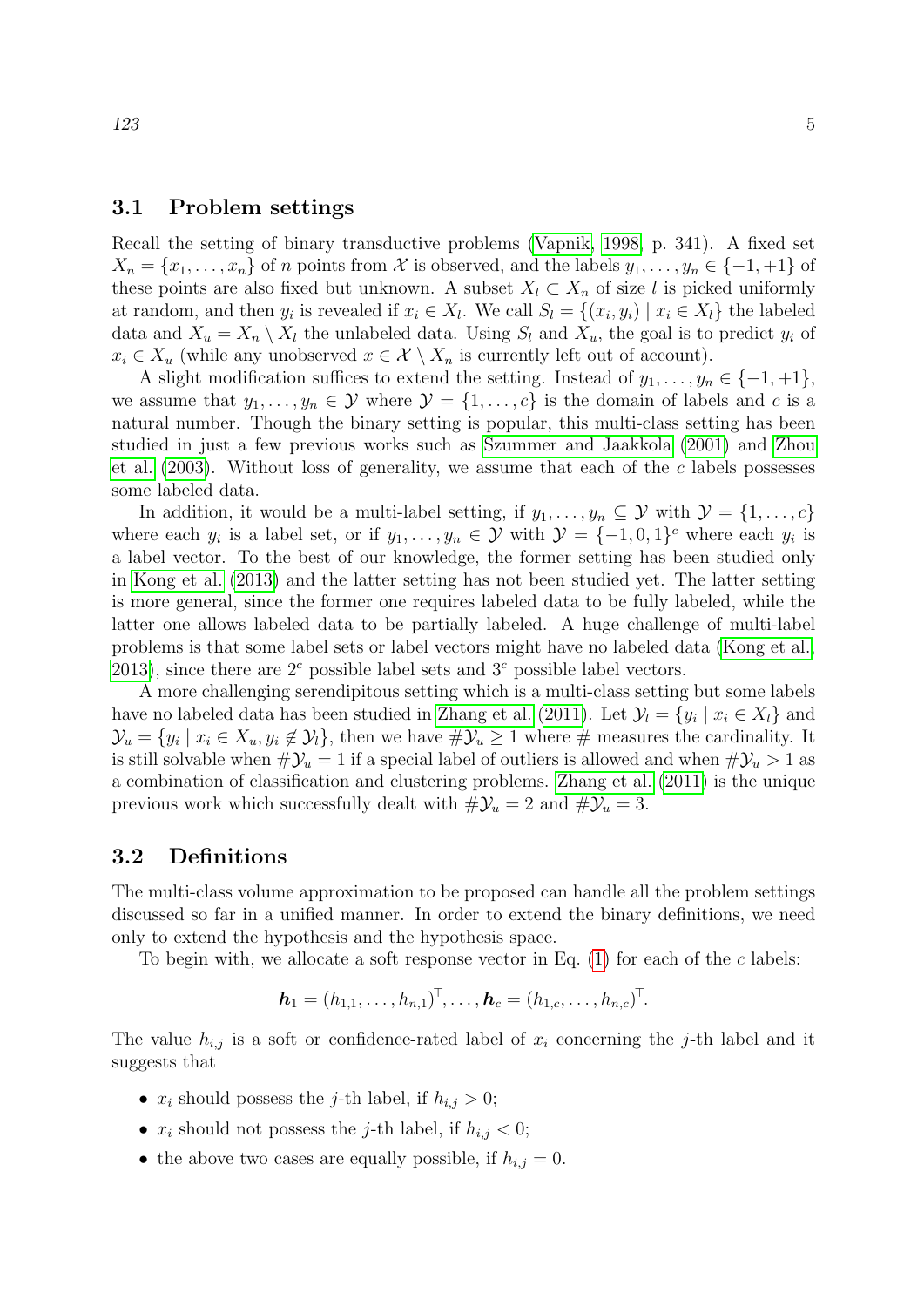For multi-class and serendipitous problems,  $y_i$  is predicted by  $\hat{y}_i = \arg \max_j h_{i,j}$ . For multi-label problems, we need a threshold  $T<sub>h</sub>$  that is either preset or learned since usually positive and negative labels are imbalanced, and  $y_i$  can be predicted by  $\hat{y}_i = \{j \mid h_{i,j} \geq 1\}$  $T_h$ ; or we can use the label set prediction methods proposed in [Kong et al.](#page-20-2) [\(2013\)](#page-20-2).

Then, a *soft response matrix* as our transductive hypothesis is an *n*-by-c matrix defined by

$$
H = (\mathbf{h}_1, \dots, \mathbf{h}_c) \in \mathbb{R}^{n \times c},\tag{4}
$$

and a stacked soft response vector as an equivalent hypothesis is an nc-dimensional vector defined by

$$
\mathbf{h} = \text{vec}(H) = (\mathbf{h}_1^{\top}, \dots, \mathbf{h}_c^{\top})^{\top} \in \mathbb{R}^{nc},
$$

where  $vec(H)$  is the vectorization of H formed by stacking its columns into a single vector.

As the binary definition of the hypothesis space, a symmetric positive-definite matrix  $Q \in \mathbb{R}^{n \times n}$  which contains the pairwise information about  $X_n$  is provided, and we assume further that a symmetric positive-definite matrix  $P \in \mathbb{R}^{c \times c}$  which contains the pairwise information about  $\mathcal Y$  is available. Consider the hypothesis space

<span id="page-5-0"></span>
$$
\mathcal{H}_{P,Q} := \{ H \mid \text{tr}(H^{\top}QHP) \le 1 \},\tag{5}
$$

where the hypotheses are soft response matrices. Let  $P \otimes Q \in \mathbb{R}^{nc \times nc}$  be the Kronecker product of P and Q. Due to the symmetry and the positive definiteness of P and Q, the Kronecker product  $P \otimes Q$  is also symmetric and positive definite, and  $\mathcal{H}_{P,Q}$  in [\(5\)](#page-5-0) could be defined equivalently as

<span id="page-5-1"></span>
$$
\mathcal{H}_{P,Q} := \{ H \mid \text{vec}(H)^{\top} (P \otimes Q) \,\text{vec}(H) \le 1 \}. \tag{6}
$$

The equivalence of Eqs. [\(5\)](#page-5-0) and [\(6\)](#page-5-1) comes from the fact that  $tr(H^{\top}QHP) = vec(H)^{\top}(P \otimes$  $Q$ ) vec(H) following the well-known identity (see, e.g., Theorem 13.26 of [Laub, 2005\)](#page-20-5)

$$
(P^{\top} \otimes Q) \operatorname{vec}(H) = \operatorname{vec}(QHP).
$$

As a consequence, there is a bijection between  $\mathcal{H}_{P,Q}$  and

$$
\mathcal{E}_{P,Q} := \{ \mathbf{h} \mid \mathbf{h}^\top (P \otimes Q) \mathbf{h} \leq 1 \}
$$

which is geometrically an origin-centered ellipsoid in  $\mathbb{R}^{nc}$ . The set of sign vectors  $\{\text{sign}(\boldsymbol{h})\mid$  $h \in \mathcal{E}_{P,Q}$  spreads over all the  $N = 2^{nc}$  quadrants of  $\mathbb{R}^{nc}$ , and thus the set of sign matrices  $\{\text{sign}(H) \mid H \in \mathcal{H}_{P,Q}\}$  contains all of N possible dichotomies of  $X_n \times \{1, \ldots, c\}$ . In other words,  $\mathcal{H}_{P,Q}$  can be partitioned into N equivalence classes  $\mathcal{C}_1, \ldots, \mathcal{C}_N$ , such that for fixed k, all soft response matrices in  $\mathcal{C}_k$  will generate the same labeling of  $X_n \times \{1, \ldots, c\}$ .

The definition of the power is same as before, and so is the definition of the volume:

$$
\mathcal{V}(\mathcal{C}_k) := \int_{\mathcal{C}_k} \mathrm{d}H, \quad k = 1, \dots, N.
$$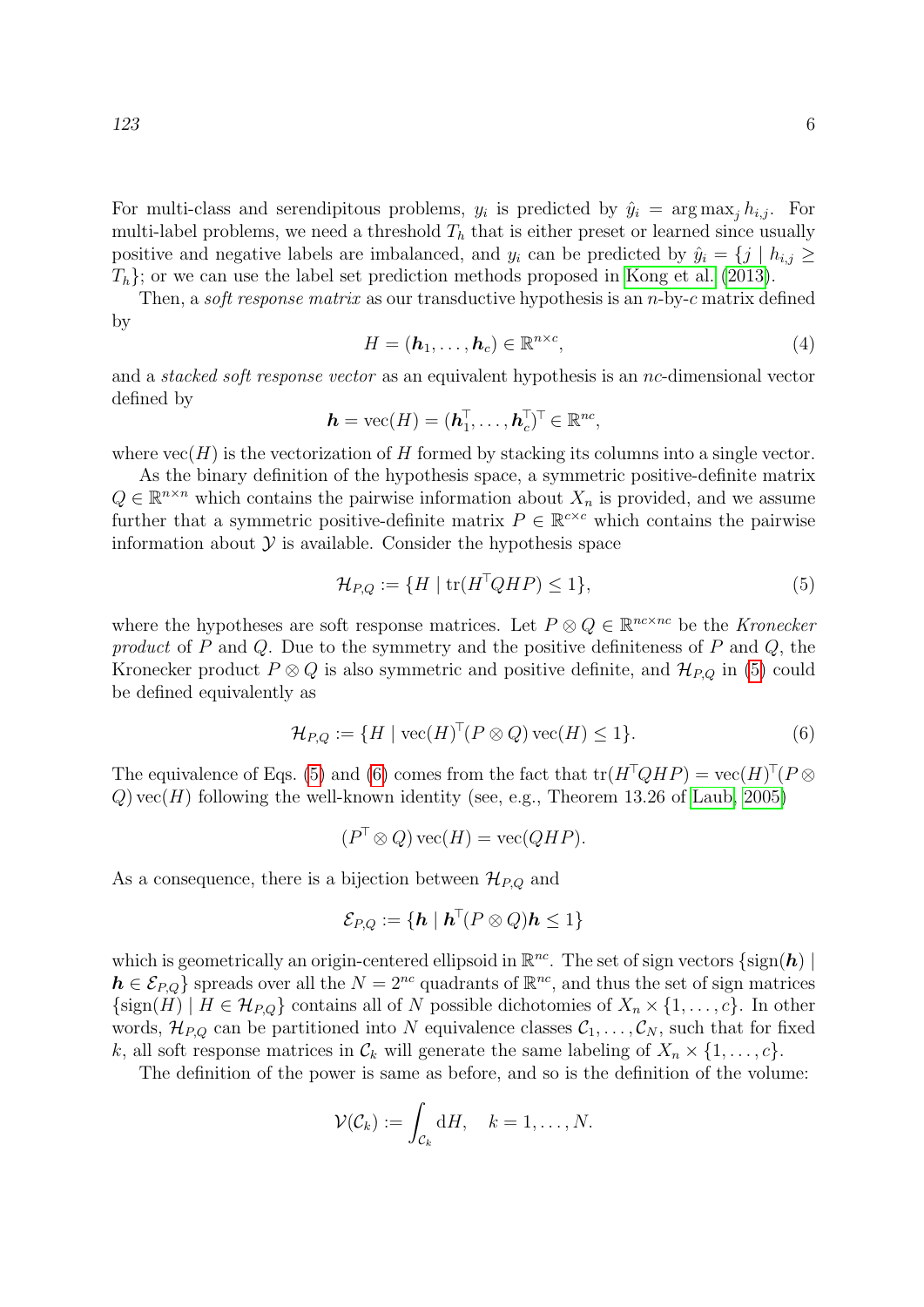Because of the bijection between  $\mathcal{H}_{P,Q}$  and  $\mathcal{E}_{P,Q}$ ,  $\mathcal{V}(\mathcal{C}_k)$  is likewise the geometric volume of all stacked soft response vectors in the intersection of the k-th quadrant of  $\mathbb{R}^{nc}$  and  $\mathcal{E}_{P,Q}$ . By a similar argument to the definition of  $V(h)$ , we define

$$
V(H) := \frac{\mathbf{h}^\top (P \otimes Q)\mathbf{h}}{\|\mathbf{h}\|_2^2} = \frac{\text{tr}(H^\top Q H P)}{\|H\|_{\text{Fro}}^2},\tag{7}
$$

where  $h = \text{vec}(H)$  and  $||H||_{\text{Fro}}$  means the Frobenius norm of H. We subsequently expect  $V(H)$  to be small when H lies in a large-volume equivalence class, and conversely to be large when H lies in a small-volume equivalence class.

Note that  $V(H)$  and  $V(h)$  are consistent for binary learning problem settings. We can constrain  $h_1 + h_2 = 0$ <sub>n</sub> if  $c = 2$  where  $0$ <sub>n</sub> is the all-zero vector in  $\mathbb{R}^n$ . Let  $P = I_2$  where  $I_2$  is the identity matrix of size 2, then

$$
V(H) = \frac{\mathbf{h}_1^{\mathsf{T}} Q \mathbf{h}_1 + \mathbf{h}_2^{\mathsf{T}} Q \mathbf{h}_2}{\|\mathbf{h}_1\|_2^2 + \|\mathbf{h}_2\|_2^2} = \frac{\mathbf{h}_1^{\mathsf{T}} Q \mathbf{h}_1}{\|\mathbf{h}_1\|_2^2} = V(\mathbf{h}_1),
$$

which coincides with  $V(h)$  defined in Eq. [\(3\)](#page-3-0). Similarly to  $V(h)$ , for two soft response matrices H and H' from the same equivalence class,  $V(H)$  and  $V(H')$  may not necessarily be the same value. In addition, the domain of  $V(H)$  could be extended to  $\mathbb{R}^{n \times c}$  though the definition of  $V(H)$  is originally null for H outside  $\mathcal{H}_{P,Q}$ .

## 4 Multi-class Approximate Volume Regularization

The proposed volume approximation motivates a family of new transductive methods taking it as a regularization. We develop and analyze an instantiation in this section whose optimization problem is non-convex but can be solved exactly and efficiently.

#### 4.1 Model

First of all, we define the label indicator matrix  $Y \in \mathbb{R}^{n \times c}$  for convenience whose entries can be from either  $\{0, 1\}$  or  $\{-1, 0, 1\}$  depending on the problem settings and whether negative labels ever appear. Specifically, we can set  $Y_{i,j} = 1$  if  $x_i$  is labeled to have the j-th label and  $Y_{i,j} = 0$  otherwise, or alternatively we can set  $Y_{i,j} = 1$  if  $x_i$  is labeled to have the j-th label,  $Y_{i,j} = -1$  if  $x_i$  is labeled to not have the j-th label, and  $Y_{i,j} = 0$ otherwise.

Let  $\Delta(Y, H)$  be our loss function measuring the difference between Y and H. The multi-class volume approximation motivates the following family of transductive methods:

$$
\min_{H \in \mathcal{H}_{P,Q}} \Delta(Y, H) + \gamma \cdot \frac{\text{tr}(H^{\top}QHP)}{\|H\|_{\text{Fro}}^2},
$$

where  $\gamma > 0$  is a regularization parameter. The denominator  $||H||_{\text{Fro}}^2$  is quite difficult to tackle, so we would like to eliminate it as [El-Yaniv et al.](#page-20-0) [\(2008\)](#page-20-0) and [Niu et al.](#page-21-1) [\(2013a\)](#page-21-1).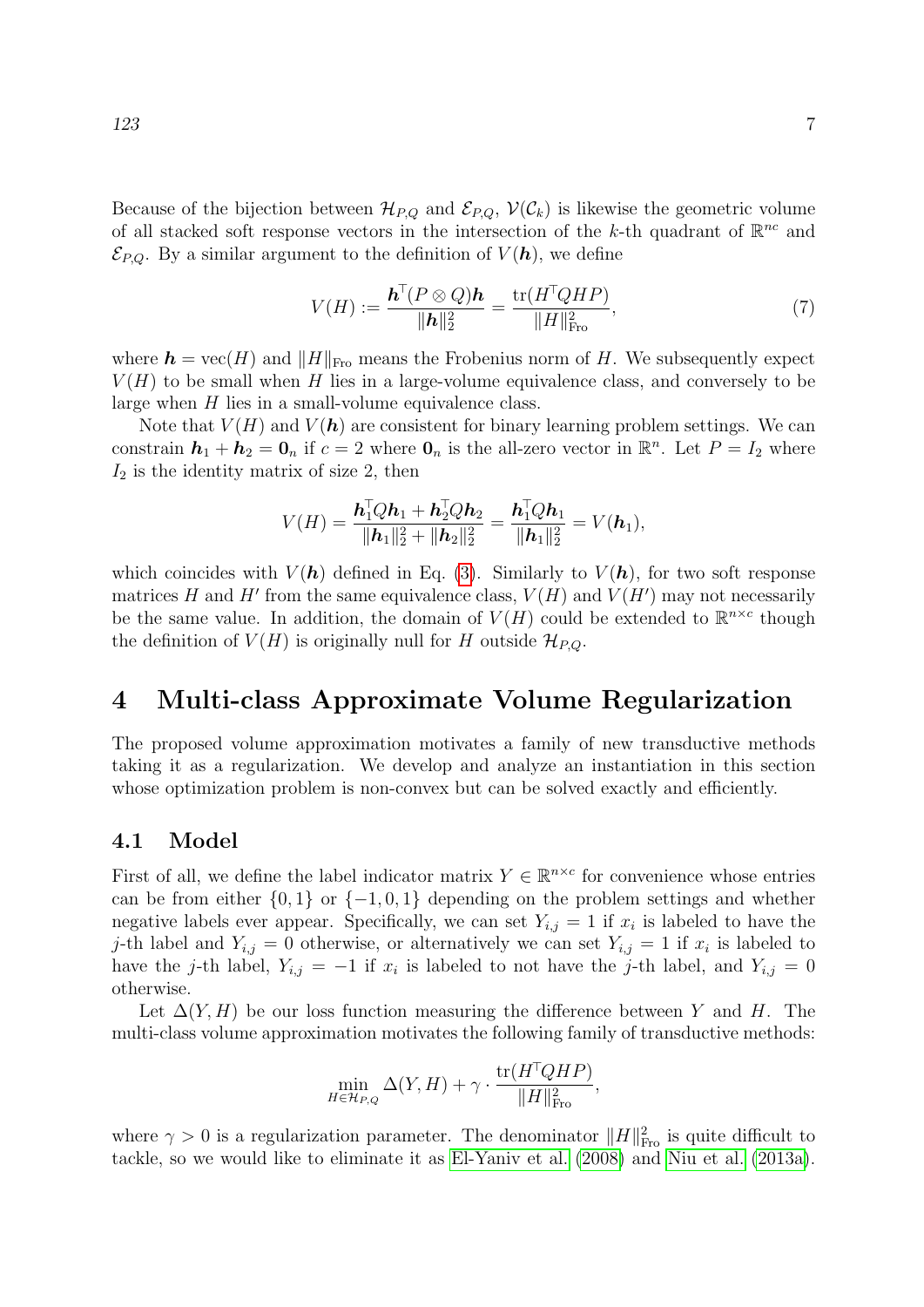We fix a scale parameter  $\tau > 0$ , constrain H to be of norm  $\tau$ , replace the feasible region  $\mathcal{H}_{P,Q}$  with  $\mathbb{R}^{n \times c}$  by extending the domain of  $V(H)$  implicitly, and it becomes

$$
\min_{H \in \mathbb{R}^{n \times c}} \Delta(Y, H) + \gamma \operatorname{tr}(H^{\top}QHP)
$$
\n
$$
\text{s.t. } \|H\|_{\text{Fro}} = \tau.
$$
\n
$$
(8)
$$

<span id="page-7-0"></span>Although the optimization in [\(8\)](#page-7-0) is done in  $\mathbb{R}^{n \times c}$ , the regularization is carried out relative to  $\mathcal{H}_{P,Q}$ , since under the constraint  $||H||_{\text{Fro}} = \tau$ , the regularization tr $(H^{\top}QHP)$  is a weighted sum of the squares of cosines between  $\text{vec}(H)$  and the principal axes of  $\mathcal{E}_{P,Q}$  like [El-Yaniv et al.](#page-20-0) [\(2008\)](#page-20-0).

Subsequently, we denote by  $y_1, \ldots, y_n$  and  $r_1, \ldots, r_n$  the c-dimensional vectors that satisfy  $Y = (\boldsymbol{y}_1, \dots, \boldsymbol{y}_n)^\top$  and  $H = (\boldsymbol{r}_1, \dots, \boldsymbol{r}_n)^\top$ . Consider the following loss functions to be  $\Delta(Y, H)$  in optimization [\(8\)](#page-7-0):

- 1. Squared losses over all data  $\sum_{X_n} ||\mathbf{y}_i \mathbf{r}_i||_2^2$ ;
- 2. Squared losses over labeled data  $\sum_{X_l} ||\boldsymbol{y}_i \boldsymbol{r}_i||_2^2$ ;
- 3. Linear losses over all data  $\sum_{X_n} -\hat{\mathbf{y}}_i^{\top} \mathbf{r}_i$ ;
- 4. Linear losses over labeled data  $\sum_{X_l} -\bm{y}_i^{\top} \bm{r}_i$ ;

The first loss function has been used for multi-class transductive learning [\(Zhou et al.,](#page-21-2) [2003\)](#page-21-2) and the binary counterparts of the fourth and third loss functions have been used for binary transductive learning [\(El-Yaniv et al., 2008\)](#page-20-0) and clustering [\(Niu et al., 2013a\)](#page-21-1). Actually, the third and fourth loss functions are identical since  $y_i$  for  $x_i \in X_u$  is identi-cally zero, and the first loss function is equivalent to them in [\(8\)](#page-7-0) since  $\sum_{X_n} ||\mathbf{y}_i||_2^2$  $\sum$ and  $X_k ||\bm{y}_i||_2^2$  are constants and  $\sum_{X_n} ||\bm{r}_i||_2^2 = \tau^2$  is also a constant. The second loss function is undesirable for [\(8\)](#page-7-0) due to an issue of the time complexity which will be discussed later. Thus, we instantiate  $\Delta(Y, H) := \sum_{X_n} ||\mathbf{y}_i - \mathbf{r}_i||_2^2 = ||Y - H||_{\text{Fro}}^2$ , and optimization [\(8\)](#page-7-0) becomes

$$
\min_{H \in \mathbb{R}^{n \times c}} \|Y - H\|_{\text{Fro}}^2 + \gamma \operatorname{tr}(H^{\top}QHP)
$$
\n
$$
\text{s.t. } \|H\|_{\text{Fro}} = \tau.
$$
\n(9)

<span id="page-7-1"></span>We refer to constrained optimization problem [\(9\)](#page-7-1) as *multi-class approximate volume reg*ularization (MAVR). An unconstrained version of MAVR is then

<span id="page-7-3"></span>
$$
\min_{H \in \mathbb{R}^{n \times c}} \|Y - H\|_{\text{Fro}}^2 + \gamma \operatorname{tr}(H^{\top}QHP). \tag{10}
$$

#### 4.2 Algorithm

<span id="page-7-2"></span>Optimization [\(9\)](#page-7-1) is non-convex, but we can rewrite it using the stacked soft response vector  $h = \text{vec}(H)$  as

$$
\min_{\mathbf{h}\in\mathbb{R}^{nc}} \|\mathbf{y}-\mathbf{h}\|_{2}^{2} + \gamma \mathbf{h}^{\top} (P\otimes Q)\mathbf{h}
$$
\n
$$
\text{s.t.} \quad \|\mathbf{h}\|_{2} = \tau,
$$
\n
$$
(11)
$$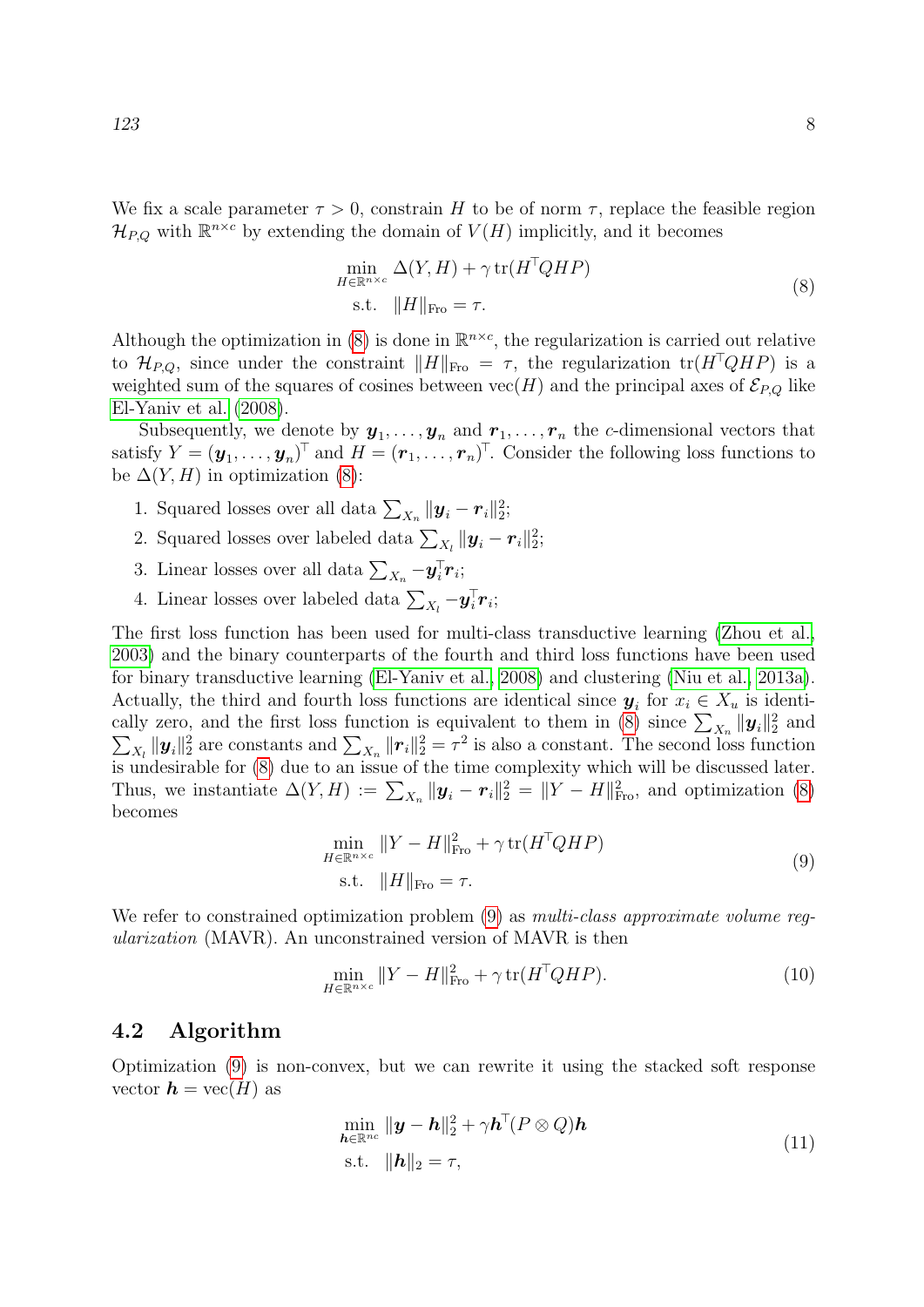where  $y = \text{vec}(Y)$  is the vectorization of Y. In this representation, the objective is a second-degree polynomial and the constraint is an origin-centered sphere, and fortunately we could solve it exactly and efficiently following [Forsythe and Golub](#page-20-3) [\(1965\)](#page-20-3). To this end, a fundamental property of the Kronecker product is necessary (see, e.g., Theorems 13.10 and 13.12 of [Laub, 2005\)](#page-20-5):

<span id="page-8-1"></span>**Theorem 1.** Let  $\lambda_{Q,1} \leq \cdots \leq \lambda_{Q,n}$  be the eigenvalues and  $\mathbf{v}_{Q,1}, \ldots, \mathbf{v}_{Q,n}$  be the associated orthonormal eigenvectors of  $Q$ ,  $\lambda_{P,1} \leq \cdots \leq \lambda_{P,c}$  and  $\mathbf{v}_{P,1}, \ldots, \mathbf{v}_{P,c}$  be those of P, and the eigen-decompositions of Q and P be  $Q = V_Q \Lambda_Q V_Q^{\top}$  and  $P = V_P \Lambda_P V_P^{\top}$ . Then, the eigenvalues of  $P \otimes Q$  are  $\lambda_{P,j} \lambda_{Q,i}$  associated with orthonormal eigenvectors  $\mathbf{v}_{P,j} \otimes \mathbf{v}_{Q,i}$  for  $j = 1, \ldots, c, i = 1, \ldots, n$ , and the eigen-decomposition of  $P \otimes Q$  is  $P \otimes Q = V_{PQ} \Lambda_{PQ} V_{PQ}^{\top}$ , where  $\Lambda_{PQ} = \Lambda_P \otimes \Lambda_Q$  and  $V_{PQ} = V_P \otimes V_Q$ .

After we ignore the constants  $\|\mathbf{y}\|_2^2$  and  $\|\mathbf{h}\|_2^2$  in the objective of optimization [\(11\)](#page-7-2), the Lagrange function is

$$
\Phi(\mathbf{h}, \rho) = -2\mathbf{h}^{\mathsf{T}}\mathbf{y} + \gamma \mathbf{h}^{\mathsf{T}}(P \otimes Q)\mathbf{h} - \rho(\mathbf{h}^{\mathsf{T}}\mathbf{h} - \tau^2),
$$

where  $\rho \in \mathbb{R}$  is the Lagrangian multiplier for  $\|\boldsymbol{h}\|_2^2 = \tau^2$ . The stationary conditions are

$$
\partial \Phi / \partial \mathbf{h} = -\mathbf{y} + \gamma (P \otimes Q) \mathbf{h} - \rho \mathbf{h} = \mathbf{0}_{nc}, \qquad (12)
$$

<span id="page-8-2"></span><span id="page-8-0"></span>
$$
\partial \Phi / \partial \rho = \mathbf{h}^{\mathsf{T}} \mathbf{h} - \tau^2 = 0. \tag{13}
$$

Hence, for any locally optimal solution  $(h, \rho)$  where  $\rho/\gamma$  is not an eigenvalue of  $P \otimes Q$ , we have

$$
\boldsymbol{h} = (\gamma P \otimes Q - \rho I_{nc})^{-1} \boldsymbol{y} \tag{14}
$$

$$
= V_{PQ}(\gamma \Lambda_{PQ} - \rho I_{nc})^{-1} V_{PQ}^{\top} \mathbf{y}
$$
  
=  $(V_P \otimes V_Q)(\gamma \Lambda_{PQ} - \rho I_{nc})^{-1} \text{vec}(V_Q^{\top} Y V_P)$  (15)

based on Eq. [\(12\)](#page-8-0) and Theorem [1.](#page-8-1) Next, we search for the feasible  $\rho$  for (12) and [\(13\)](#page-8-2) which will lead to the globally optimal h. Let  $\boldsymbol{z} = \text{vec}(V_Q^{\top} Y V_P)$ , then plugging [\(15\)](#page-8-3) into [\(13\)](#page-8-2) gives us

<span id="page-8-5"></span><span id="page-8-4"></span><span id="page-8-3"></span>
$$
\boldsymbol{z}^{\top}(\gamma \Lambda_{PQ} - \rho I_{nc})^{-2} \boldsymbol{z} - \tau^2 = 0. \tag{16}
$$

Let us sort the eigenvalues  $\lambda_{P,1}\lambda_{Q,1},\ldots,\lambda_{P,c}\lambda_{Q,n}$  into a non-descending sequence  $\{\lambda_{PQ,1},\ldots,\lambda_{PQ,nc}\}\$ , rearrange  $\{z_1,\ldots,z_{nc}\}\$  accordingly, and find the smallest  $k_0$  which satisfies  $z_{k_0} \neq 0$ . As a result, Eq. [\(16\)](#page-8-4) implies that

<span id="page-8-6"></span>
$$
g(\rho) = \sum_{k=k_0}^{nc} \frac{z_k^2}{(\gamma \lambda_{PQ,k} - \rho)^2} - \tau^2 = 0
$$
 (17)

for any stationary  $\rho$ . By Theorem 4.1 of [Forsythe and Golub](#page-20-3) [\(1965\)](#page-20-3), the smallest root of  $q(\rho)$  determines a unique h so that  $(h, \rho)$  is the globally optimal solution to  $\Phi(h, \rho)$ , i.e., h minimizes the objective of [\(11\)](#page-7-2) globally. For this  $\rho$ , the only exception when it cannot determine **h** by Eq. [\(14\)](#page-8-5) is that  $\rho/\gamma$  is an eigenvalue of  $P \otimes Q$ , but this happens with probability zero. Finally, the theorem below points out the location of this  $\rho$  (the proof is in the appendix):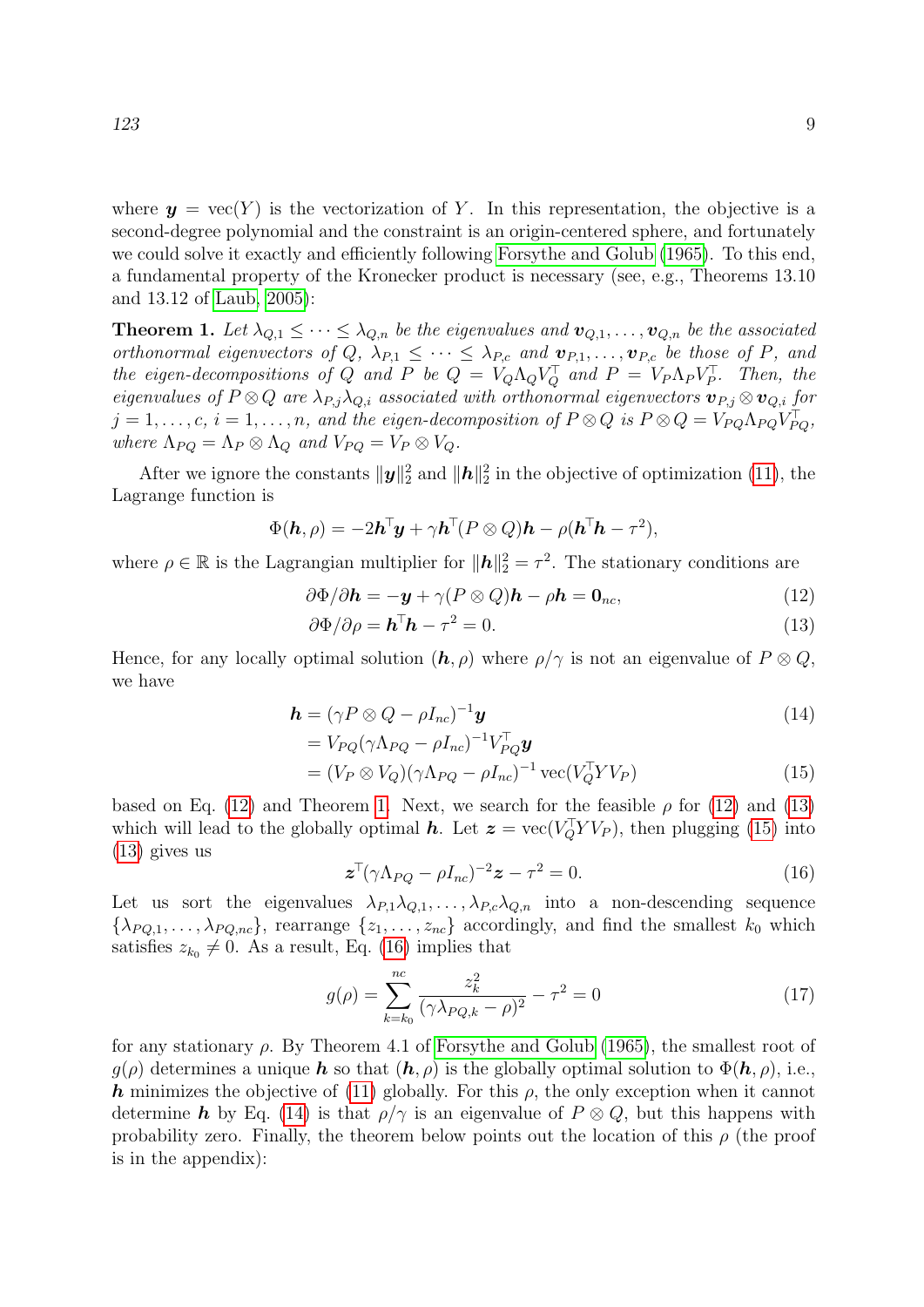#### <span id="page-9-0"></span>Algorithm 1 MAVR

- **Input:**  $P, Q, Y, \gamma$  and  $\tau$ **Output:** H and  $\rho$
- 1: Eigen-decompose  $P$  and  $Q$ ;
- 2: Construct the function  $q(\rho)$ ;
- 3: Find the smallest root of  $g(\rho)$ ;
- 4: Recover **h** using  $\rho$  and reshape **h** to H.

<span id="page-9-1"></span>**Theorem 2.** The function  $g(\rho)$  defined in Eq. [\(17\)](#page-8-6) has exactly one root in the interval  $[\rho_0, \gamma \lambda_{PQ,k_0})$  and no root in the interval  $(-\infty, \rho_0)$ , where  $\rho_0 = \gamma \lambda_{PQ,k_0} - ||\mathbf{y}||_2/\tau$ .

The algorithm of MAVR is summarized in Algorithm [1.](#page-9-0) It is easy to see that fixing  $\rho = -1$  in Algorithm [1](#page-9-0) instead of finding the smallest root of  $g(\rho)$  suffices to solve optimization [\(10\)](#page-7-3). Moreover, for a special case  $P = I_c$  where  $I_c$  is the identity matrix of size c, any stationary  $H$  is simply

$$
H = (\gamma Q - \rho I_n)^{-1} Y = V_Q (\gamma \Lambda_Q - \rho I_n)^{-1} V_Q^{\top} Y.
$$

Let  $\boldsymbol{z} = V_Q^{\top} Y \mathbf{1}_c$  where  $\mathbf{1}_c$  is the all-one vector in  $\mathbb{R}^c$ , and  $k_0$  is the smallest number that satisfies  $z_{k_0} \neq 0$ . Then the smallest root of

$$
g(\rho)=\sum_{k=k_0}^nz_k^2/(\gamma\lambda_{Q,k}-\rho)^2-\tau^2
$$

gives us the feasible  $\rho$  leading to the globally optimal H.

The asymptotic time complexity of Algorithm [1](#page-9-0) is  $O(n^3)$ . More specifically, eigen-decomposing Q in the first step of Algorithm [1](#page-9-0) costs  $O(n^3)$ , and this is the dominating computation time. Eigen-decomposing P just needs  $O(c^3)$  and is negligible under the assumption that  $n \gg c$  without loss of generality. In the second step, it requires  $O(n c \log(n c))$  for sorting the eigenvalues of  $P \otimes Q$  and  $O(n^2 c)$  for computing z. Finding the smallest root of  $g(\rho)$  based on a binary search algorithm uses  $O(\log(\|\mathbf{y}\|_2))$  in the third step, and  $||y||_2 \le \sqrt{l}$  for multi-class problems and  $||y||_2 \le \sqrt{l}c$  for multi-label problems. In the final step, recovering h is essentially same as computing z and costs  $O(n^2c)$ .

We would like to comment a bit more on the asymptotic time complexity of MAVR. Firstly, we employ the squared losses over all data rather than the squared losses over labeled data. If the latter loss function was plugged in optimization [\(8\)](#page-7-0), Eq. [\(14\)](#page-8-5) would become

$$
\boldsymbol{h}=(\gamma P\otimes Q-\rho I_{nc}+I_c\otimes J)^{-1}\boldsymbol{y},
$$

where J is an *n*-by-*n* diagonal matrix such that  $J_{i,i} = 1$  if  $x_i$  is labeled and  $J_{i,i} = 0$  if  $x_i$ is unlabeled. The inverse in the expression above cannot be computed using the eigendecompositions of  $P$  and  $Q$ , and hence the computational complexity would increase from  $O(n^3)$  to  $O(n^3c^3)$ . Secondly, given fixed P and Q but different Y,  $\gamma$ , and  $\tau$ , the computational complexity is  $O(n^2c)$  if we reuse the eigen-decompositions of P and Q and the sorted eigenvalues of  $P \otimes Q$ . This property is especially advantageous for validating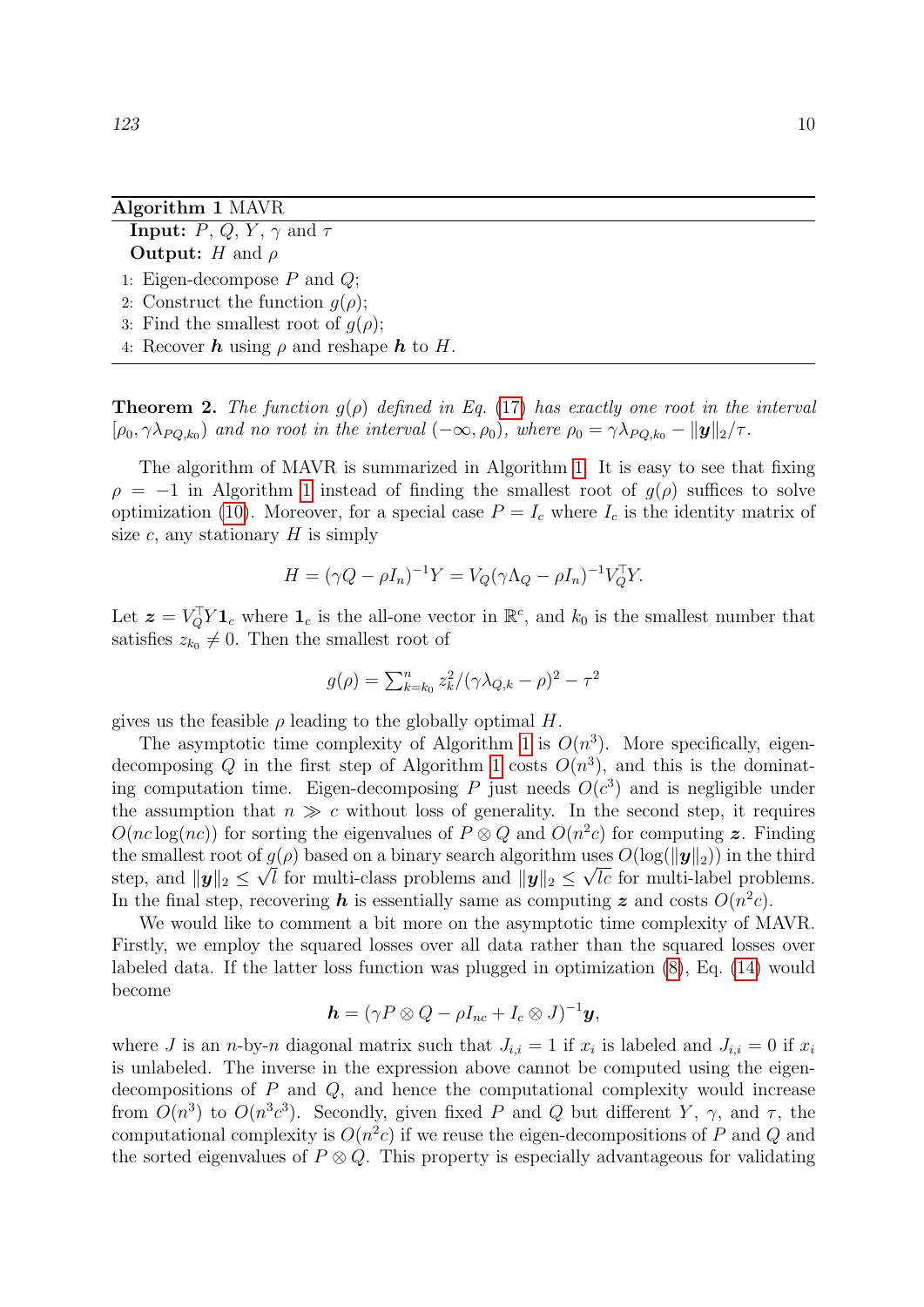and selecting hyperparameters. It is also quite useful for picking different  $X_l \subset X_n$  to be labeled following transductive problem settings. Finally, the asymptotic time complexity  $O(n^3)$  can hardly be improved based on existing techniques for optimizations [\(9\)](#page-7-1) and [\(10\)](#page-7-3). Even if  $\rho$  is fixed in optimization (10), the stationary condition Eq. [\(12\)](#page-8-0) is a *discrete* Sylvester equation which consumes  $O(n^3)$  for solving it [\(Sima, 1996\)](#page-21-6).

#### 4.3 Theoretical analyses

We provide two theoretical results. Under certain assumptions, the stability analysis upper bounds the difference of two optimal  $H$  and  $H'$  trained with two different label indicator matrices  $Y$  and  $Y'$ , and the error analysis bounds the difference of  $H$  from the ground truth.

Theorem [2](#page-9-1) guarantees that  $\rho < \gamma \lambda_{PQ,k_0}$ . In fact, with high probability over the choice of Y, it holds that  $k_0 = 1$  (we did not meet  $k_0 > 1$  in our experiments). For this reason, we make the following assumption:

Fix P and Q, and allow Y to change according to the partition of  $X_n$  into different  $X_l$ and  $X_u$ . There is  $C_{\gamma,\tau} > 0$ , which just depends on  $\gamma$  and  $\tau$ , such that for all optimal  $\rho$ trained with different Y,  $\rho \leq \gamma \lambda_{PQ,1} - C_{\gamma,\tau}$ .

Note that for unconstrained MAVR, there must be  $C_{\gamma,\tau} > 1$  since  $\gamma \lambda_{PQ,1} > 0$  and  $\rho = -1$ . Based on the above assumption and the lower bound of  $\rho$  in Theorem [2,](#page-9-1) we can prove the theorem below.

<span id="page-10-0"></span>**Theorem 3** (Stability of MAVR). Assume the existence of  $C_{\gamma,\tau}$ . Let  $(H, \rho)$  and  $(H', \rho')$ be two globally optimal solutions trained with two different label indicator matrices Y and Y' respectively. Then,

<span id="page-10-1"></span>
$$
||H - H'||_{\text{Fro}} \le ||Y - Y'||_{\text{Fro}}/C_{\gamma,\tau} + |\rho - \rho'| \min\{||Y||_{\text{Fro}}, ||Y'||_{\text{Fro}}\}/C_{\gamma,\tau}^2. \tag{18}
$$

Consequently, for MAVR in optimization [\(9\)](#page-7-1) we have

$$
||H - H'||_{\text{Fro}} \le ||Y - Y'||_{\text{Fro}} / C_{\gamma, \tau} + ||Y||_{\text{Fro}} ||Y'||_{\text{Fro}} / \tau C_{\gamma, \tau}^2,
$$

and for unconstrained MAVR in optimization [\(10\)](#page-7-3) we have

$$
||H - H'||_{\text{Fro}} \le ||Y - Y'||_{\text{Fro}}/C_{\gamma, \tau}.
$$

In order to present an error analysis, we assume there is a ground-truth soft response matrix  $H^*$  with two properties. Firstly, the value of  $V(H^*)$  should be bounded, namely,

$$
V(H^*) = \frac{\text{tr}(H^{*\top}QH^*P)}{\|H^*\|_{\text{Fro}}^2} \leq C_h,
$$

where  $C_h > 0$  is a small number. This ensures that  $H^*$  lies in a large-volume region. Otherwise MAVR implementing the large volume principle can by no means learn some H close to  $H^*$ . Secondly, Y should contain certain information about  $H^*$ . MAVR makes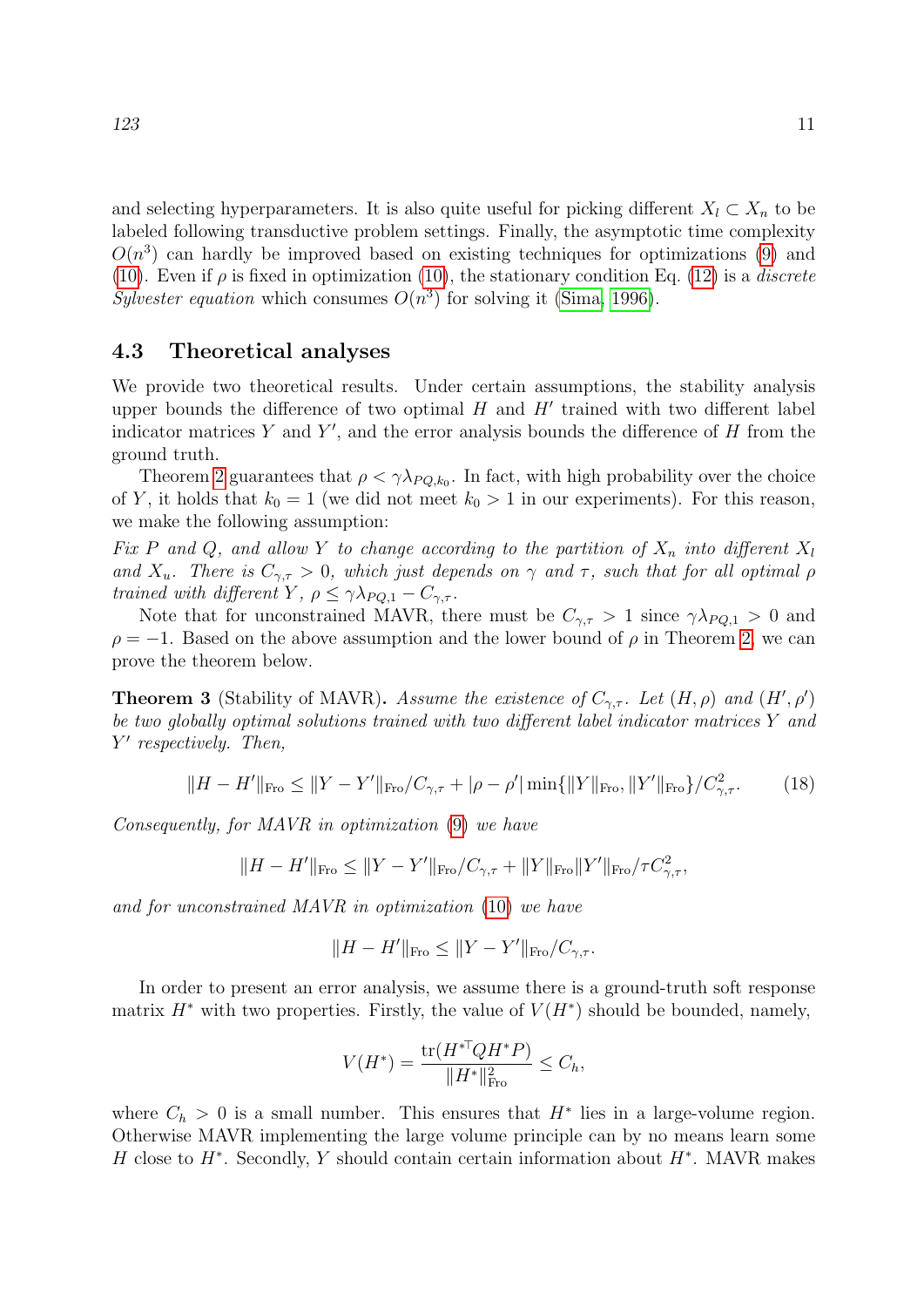use of  $P$ ,  $Q$  and  $Y$  only and the meanings of  $P$  and  $Q$  are fixed already, so MAVR may access the information about  $H^*$  only through Y. To make Y and  $H^*$  correlated, we assume that  $Y = H^* + E$  where  $E \in \mathbb{R}^{n \times c}$  is a noise matrix of the same size as Y and H<sup>\*</sup>. All entries of E are independent with zero mean, and the variance of them is  $\sigma_l$ or  $\sigma_u$  depending on its correspondence to a labeled or an unlabeled position in Y. We could expect that  $\sigma_l \ll \sigma_u$ , such that the entries of Y in labeled positions are close to the corresponding entries of  $H^*$ , but the entries of Y in unlabeled positions are completely corrupted and uninformative for recovering  $H^*$ . Notice that we need this generating mechanism of Y even if  $C_h/\gamma$  is the smallest eigenvalue of  $P \otimes Q$ , since  $P \otimes Q$  may have multiple smallest eigenvalues and  $\pm H$  have totally different meanings. Based on these assumptions, we can prove the theorem below.

<span id="page-11-0"></span>**Theorem 4** (Accuracy of MAVR). Assume the existence of  $C_{\gamma,\tau}$ ,  $C_h$ , and the generating process of Y from  $H^*$  and E. Let l and  $\tilde{u}$  be the numbers of the labeled and unlabeled positions in Y and assume that  $\mathbb{E}_E ||Y||_{\text{Fro}}^2 \leq \tilde{l}$  where the expectation is with respect to the noise matrix  $E$ . For each possible Y, let H be the globally optimal solution trained with it. Then,

$$
\mathbb{E}_{E} \|H - H^*\|_{\text{Fro}} \leq (\sqrt{C_h} \gamma \lambda_{PQ,1} / C_{\gamma,\tau}) \|H^*\|_{\text{Fro}} + \left( \max \left\{ \sqrt{\tilde{l}} / \tau - \gamma \lambda_{PQ,1} - 1, \gamma \lambda_{PQ,1} - C_{\gamma,\tau} + 1 \right\} / C_{\gamma,\tau} \right) \|H^*\|_{\text{Fro}} + \sqrt{\tilde{l}\sigma_l^2 + \tilde{u}\sigma_u^2} / C_{\gamma,\tau}
$$
\n(19)

for MAVR in optimization [\(9\)](#page-7-1), and

<span id="page-11-2"></span><span id="page-11-1"></span>
$$
\mathbb{E}_E||H - H^*||_{\text{Fro}}^2 \le (C_h/4)||H^*||_{\text{Fro}}^2 + \widetilde{I}\sigma_l^2 + \widetilde{u}\sigma_u^2 \tag{20}
$$

for unconstrained MAVR in optimization [\(10\)](#page-7-3).

The proofs of Theorems [3](#page-10-0) and [4](#page-11-0) are in the appendix. Considering the instability bounds in Theorem [3](#page-10-0) and the error bounds in Theorem [4,](#page-11-0) unconstrained MAVR is superior to constrained MAVR in both cases. That being said, bounds are just bounds. We will demonstrate the potential of constrained MAVR in the next section by experiments.

### 5 Experiments

In this section, we numerically evaluate MAVR.

### 5.1 Serendipitous learning

We show how to handle serendipitous problems by MAVR directly without performing clustering [\(Hartigan and Wong, 1979;](#page-20-6) [Ng et al., 2001;](#page-21-7) [Sugiyama et al., 2014\)](#page-21-8) or estimating the class-prior change [\(du Plessis and Sugiyama, 2012\)](#page-20-7). The experimental results are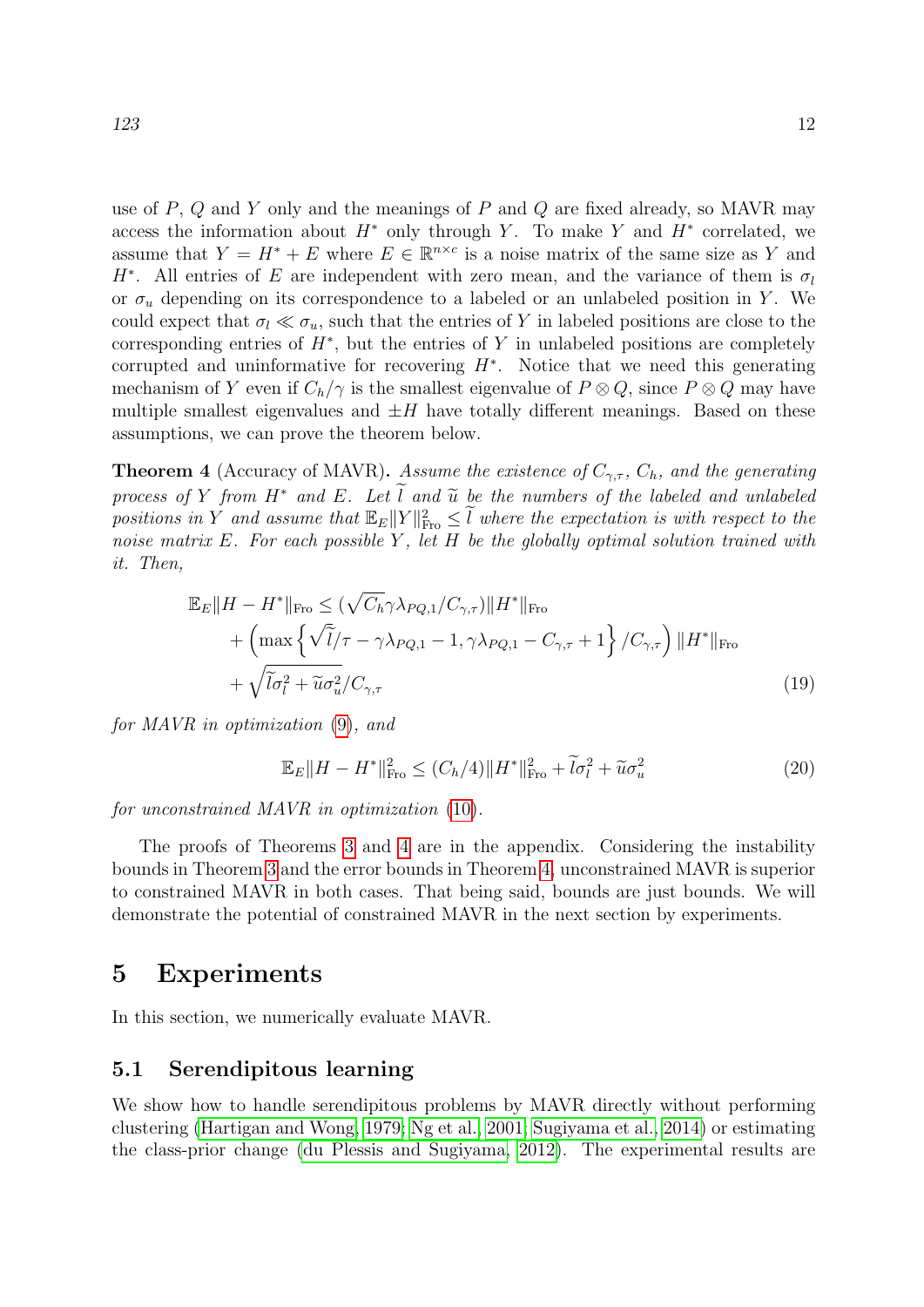

<span id="page-12-0"></span>Figure 2: Experimental results of serendipitous learning problems on artificial data sets.

displayed in Figure [2.](#page-12-0) There are 5 data sets, and the latter 3 data sets are from [Zelnik-](#page-21-9)[Manor and Perona](#page-21-9)  $(2004)$ . The matrix Q was specified as the normalized graph Laplacian (see, e.g., [von Luxburg, 2007\)](#page-21-10)<sup>[1](#page-12-1)</sup>  $L_{\text{nor}} = I_n - D^{-1/2}WD^{-1/2}$ , where  $W \in \mathbb{R}^{n \times n}$  is a similarity matrix and  $D \in \mathbb{R}^{n \times n}$  is the degree matrix of W. The matrix P was specified by

$$
P_1 = \begin{pmatrix} 1 & 0 & 0 & 0 \\ 0 & 1 & 0 & 0 \\ 0 & 0 & 3 & 1 \\ 0 & 0 & 1 & 1 \end{pmatrix}, P_2 = \begin{pmatrix} 1 & 0 & 0 & 0 \\ 0 & 3 & 0 & 1 \\ 0 & 0 & 1 & 0 \\ 0 & 1 & 0 & 1 \end{pmatrix}, P_3 = \begin{pmatrix} 1 & 0 & 0 & 0 \\ 0 & 1 & 0 & 1 \\ 0 & 0 & 1 & 1 \\ 0 & 1 & 1 & 3 \end{pmatrix},
$$
  
\n
$$
P_4 = \begin{pmatrix} 1 & 1/2 & 1/2 & 1/2 \\ 1/2 & 2 & 0 & 1/2 \\ 1/2 & 0 & 2 & 1/2 \\ 1/2 & 1/2 & 3 \end{pmatrix}, P_5 = \begin{pmatrix} 1 & 1/2 & 1/2 \\ 1/2 & 1 & 0 \\ 1/2 & 0 & 1 \end{pmatrix}, P_6 = \begin{pmatrix} 1 & 1/2 & 1/2 & 1/2 \\ 1/2 & 1 & 0 & 0 \\ 1/2 & 0 & 1 & 0 \\ 1/2 & 0 & 0 & 1 \end{pmatrix}.
$$

For data sets 1 and 2 we used the Gaussian similarity

$$
W_{i,j} = \exp(-||x_i - x_j||_2^2/(2\sigma^2))
$$

<span id="page-12-1"></span><sup>1</sup>Though the graph Laplacian matrices have zero eigenvalues, they would not cause algorithmic problems when used as Q.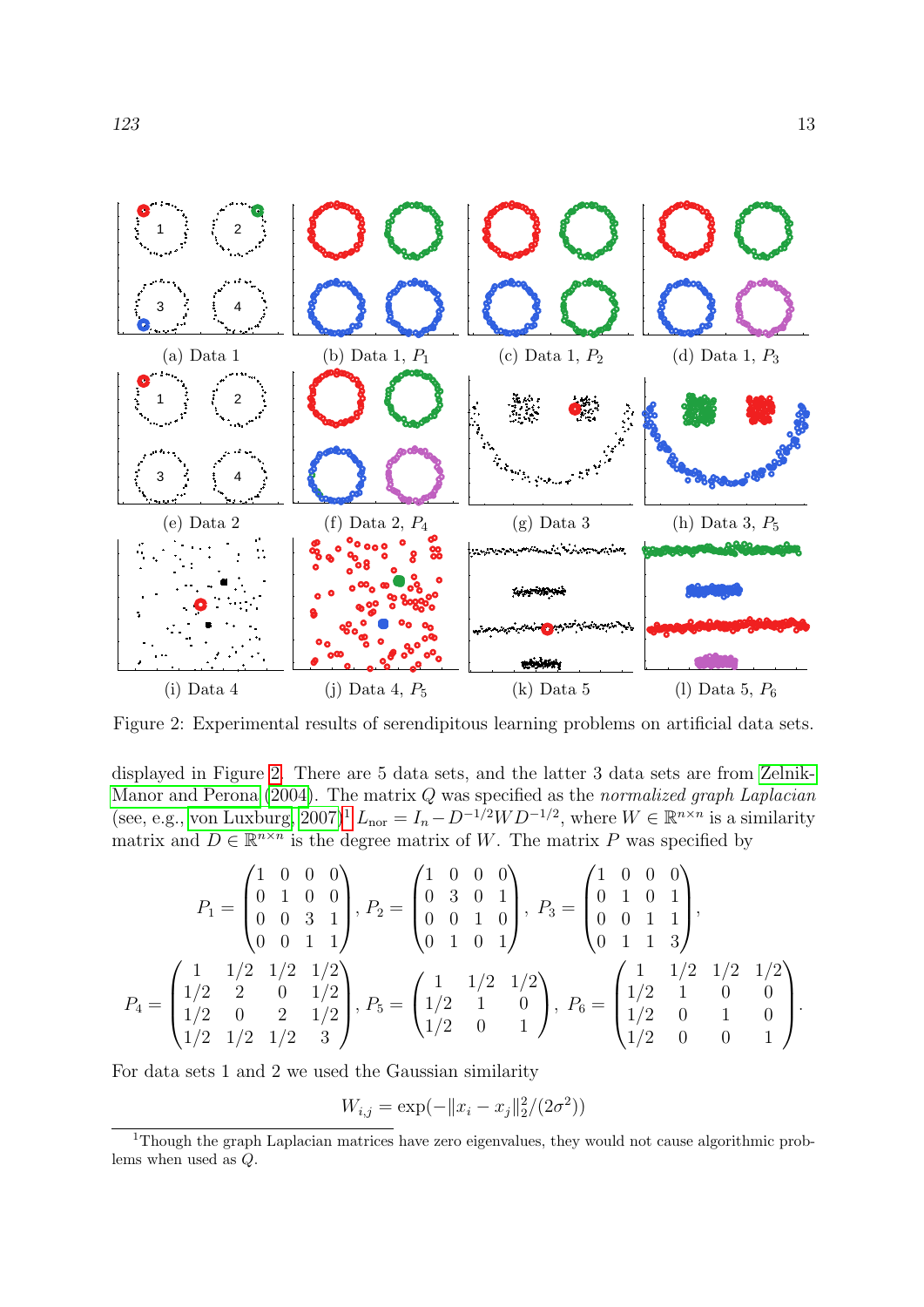

<span id="page-13-0"></span>Figure 3: Experimental results on the artificial data set 3circles. Means with standard errors are shown.

with the kernel width  $\sigma = 0.25$ , and for data sets 3 to 5 we applied the local-scaling similarity [\(Zelnik-Manor and Perona, 2004\)](#page-21-9)

$$
W_{i,j} = \exp(-\|x_i - x_j\|_2^2/(2\sigma_i \sigma_j)), \quad \sigma_i = \|x_i - x_i^{(k)}\|_2
$$

with the number of nearest neighbors  $k = 7$ , where  $x_i^{(k)}$  $i^{(k)}$  is the k-th nearest neighbor of when the namber of heater heighbors  $\kappa$  is where  $x_i$  is the  $\kappa$  of heaters heighbor of  $x_i$  in  $X_n$ . We set  $\gamma = 99$  and  $\tau = \sqrt{l}$ . Furthermore, a class balance regularization was imposed for data sets 2 to 5. The detail is omitted here due to the space limit, while the idea is to encourage balanced total responses of all c classes. For this regularization, the regularization parameter was  $\gamma' = 1$ . We can see that in Figure [2,](#page-12-0) MAVR successfully classified the data belonging to the known classes and simultaneously clustered the data belonging to the unknown classes. By specifying different  $P$ , we could control the influence of the known classes on the unknown classes.

### 5.2 Multi-class learning

A state-of-the-art multi-class transductive learning method named learning with local and global consistency (LGC) [\(Zhou et al., 2003\)](#page-21-2) is closely related to MAVR. Actually, if we specify  $P = I_c$  and  $Q = L_{\text{nor}}$ , unconstrained MAVR will be reduced to LGC exactly. Although LGC is motivated by the label propagation viewpoint, it can be written as optimization (4) in [Zhou et al.](#page-21-2) [\(2003\)](#page-21-2). Here, we illustrate the nuance of constrained MAVR and LGC that is unconstrained MAVR using an artificial data set.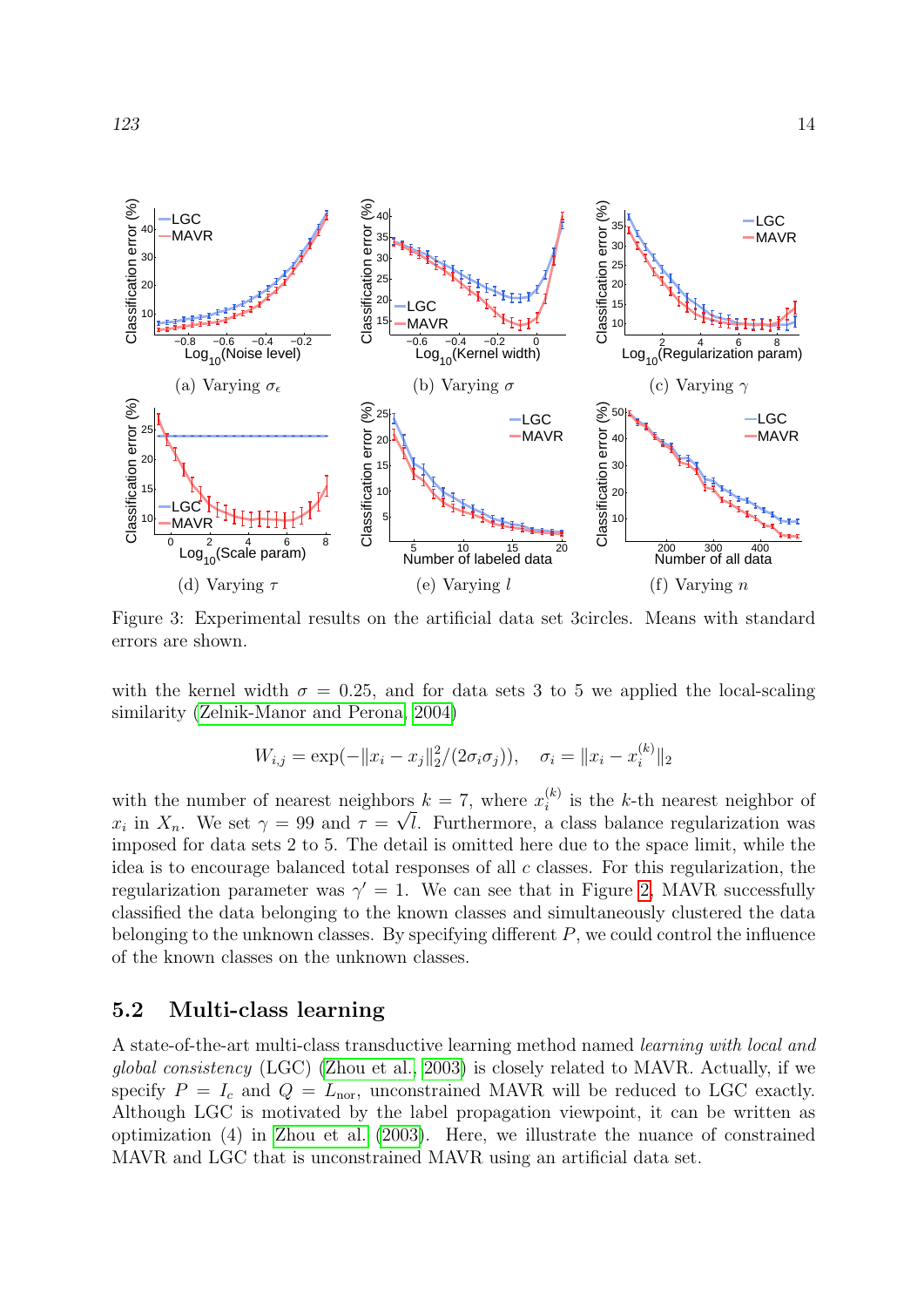$$
x_i = (6y_i \cos(a_i) + \epsilon_{i,1}, 5y_i \sin(a_i) + \epsilon_{i,2})^\top \in \mathbb{R}^2,
$$

where  $a_i$  is an angel drawn i.i.d. from the uniform distribution  $\mathcal{U}(0, 2\pi)$ , and  $\epsilon_{i,1}$  and  $\epsilon_{i,2}$ are noises drawn i.i.d. from the normal distribution  $\mathcal{N}(0, \sigma_{\epsilon}^2)$ . We vary one factor and fix all other factors. The default values of these factors are  $\sigma_{\epsilon} = 0.5$ ,  $\sigma = 0.5$ ,  $l = 3$ ,  $n = 300$ ,  $\gamma = 99$ , and  $\tau = \sqrt{l}$ . Figure [3](#page-13-0) shows the experimental results, where the means with the standard errors of the classification error rates are plotted. For each task that corresponds to a full specification of all factors, MAVR and LGC were repeatedly ran on 100 random samplings. We can see from Figure [3](#page-13-0) that the performance of LGC was usually not as good as MAVR.

Over the past decades, a huge number of transductive learning and semi-supervised learning methods have been proposed based on various motivations as graph cut [\(Blum](#page-20-8) [and Chawla, 2001\)](#page-20-8), random walk [\(Zhu et al., 2003\)](#page-21-11), manifold regularization [\(Belkin](#page-20-4) [et al., 2006\)](#page-20-4), and information maximization [\(Niu et al., 2013b\)](#page-21-12), just to name a few. A state-of-the-art semi-supervised learning method called Laplacian regularized least squares (LapRLS) [\(Belkin et al., 2006\)](#page-20-4) is included to be compared with MAVR besides LGC.

The experimental results are reported in Figure [4.](#page-15-0) Similarly to Figure [3,](#page-13-0) the means with the standard errors of the classification error rates are shown where 4 methods were repeatedly ran on 100 random samplings for each task. We considered another specification of Q as the unnormalized graph Laplacian  $L_{\text{un}} = D - W$  which was also employed by LapRLS. The cosine similarity is defined by

$$
W_{i,j} = x_i^{\top} x_j / \|x_i\|_2 \|x_j\|_2 \text{ if } x_i \sim_k x_j, \quad W_{i,j} = 0 \text{ otherwise,}
$$

where  $x_i \sim_k x_j$  means  $x_i$  and  $x_j$  are among the k-nearest neighbors of each other. We set  $l = n/10$  for all involved n in Figure [4,](#page-15-0) and there seems no reliable model selection method given very few labeled data, so we select the best hyperparameters for each method using the labels of unlabeled data from 10 additional random samplings. Specifically,  $\sigma$  is the median distance  $\times \{1/16, 1/8, 1/4, 1/2, 1\}$ , and k is from  $\{1, 3, 5, 7, 9\}$  for both localscaling and cosine similarities;  $\tau$  is  $\sqrt{l} \times \{1/16, 1/8, 1/4, 1/2, 1\}$ . The hyperparameters are all fixed since it resulted in more stable performance. For MAVR, LGC, and  $\lambda_I$  of LapRLS, it was fixed to 99 if the Gaussian and cosine similarities were used and 1 if the local-scaling similarity was used;  $\lambda_A$  of LapRLS was  $10^{-3}$  if the Gaussian and local-scaling similarities were used and  $10^3$  if the cosine similarity was used since LapRLS also needed W that was too sparse and near singular, but an exception was panel (i) where  $\lambda_A = 10^{-3}$ gave lower error rates of LapRLS. We can see from Figure [4](#page-15-0) that two MAVR methods often compared favorably with the state-of-the-art methods LGC and LapRLS, which implies that our proposed multi-class volume approximation is reasonable and practical.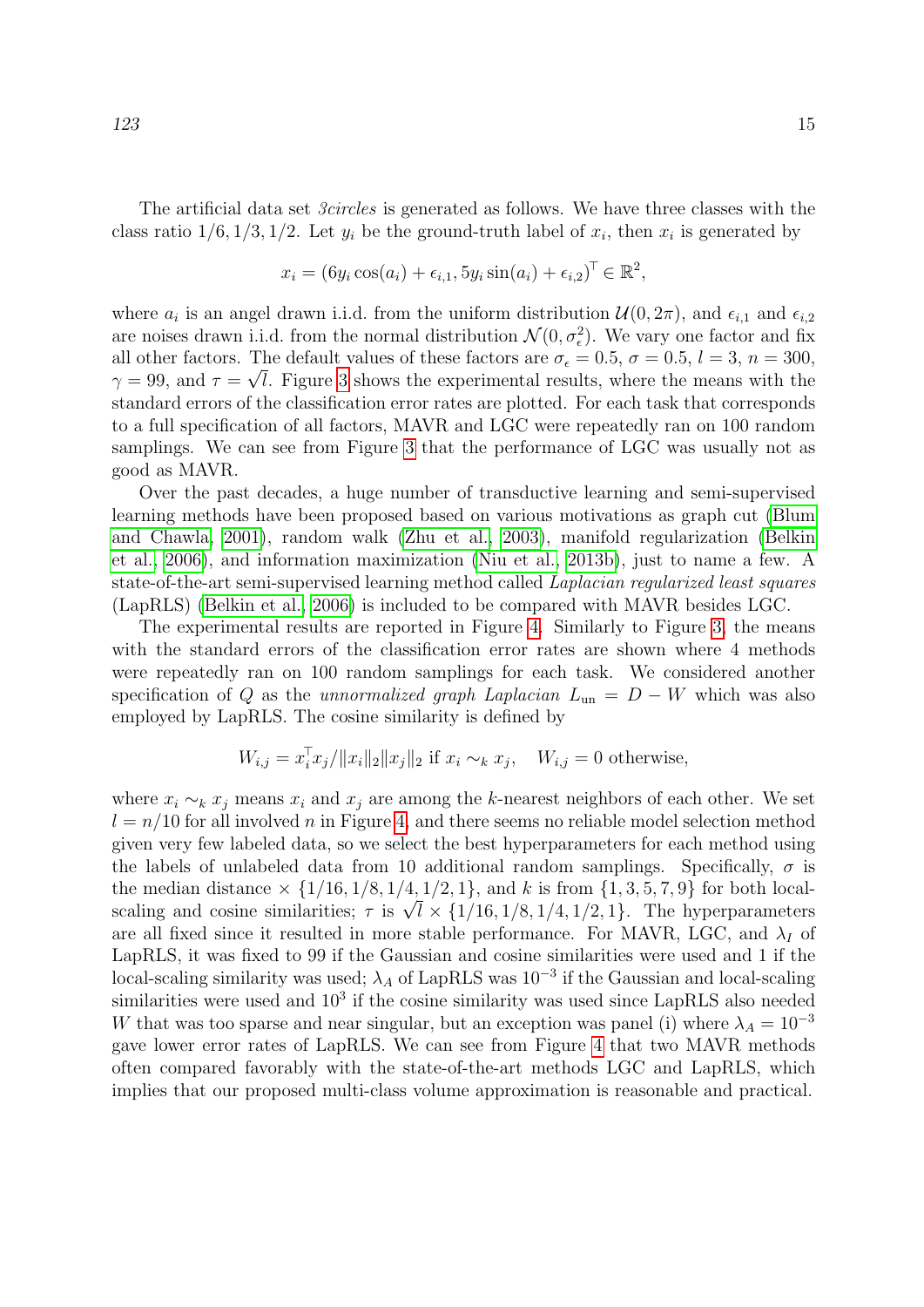

<span id="page-15-0"></span>Figure 4: Experimental results on USPS, MNIST, 20Newsgroups and Isolet. Means with standard errors are shown.

# 6 Conclusions

We proposed a multi-class volume approximation that can be applied to several transductive problem settings such as multi-class, multi-label and serendipitous learning. The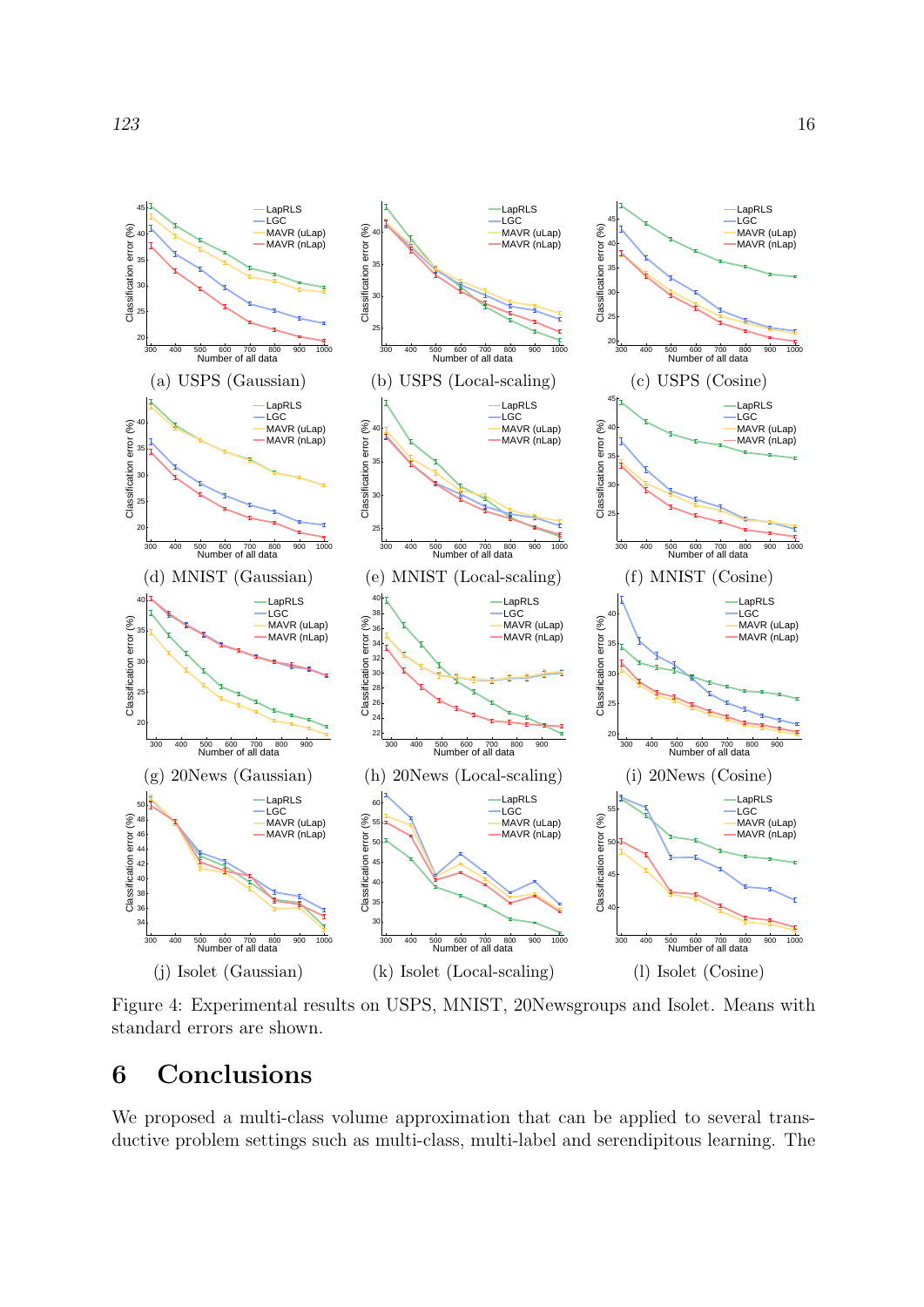resultant learning method is non-convex in nature but can be solved exactly and efficiently. It is theoretically justified by our stability and error analyses and experimentally demonstrated promising.

### A Proofs

#### A.1 Proof of Theorem [2](#page-9-1)

The derivative of  $g(\rho)$  is

$$
g'(\rho) = \sum_{k=k_0}^{nc} \frac{2z_k^2}{(\gamma \lambda_{PQ,k} - \rho)^3} - \tau^2.
$$

Hence,  $g'(\rho) > 0$  whenever  $\rho < \gamma \lambda_{PQ,k_0}$ , and  $g(\rho)$  is strictly increasing in the interval  $(-\infty, \gamma \lambda_{PQ,k_0})$ . Moreover,

$$
\lim_{\rho \to -\infty} g(\rho) = -\tau^2 \quad \text{and} \quad \lim_{\rho \to \gamma \lambda_{PQ,k_0}} g(\rho) = +\infty,
$$

and thus  $g(\rho)$  has exactly one root in  $(-\infty, \gamma \lambda_{PQ,k_0})$ . Notice that  $||z||_2 =$  $\| \text{vec}(V_Q^{\top} Y V_P) \|_2 = \| V_{PQ}^{\top} \mathbf{y} \|_2 = \| \mathbf{y} \|_2$  since  $V_{PQ}$  is an orthonormal matrix, and then  $\rho_0 = \gamma \lambda_{PQ,k_0} - ||\mathbf{y}||_2/\tau = \gamma \lambda_{PQ,k_0} - ||\mathbf{z}||_2/\tau$ . As a result,

$$
g(\rho_0) = \sum_{k=k_0}^{nc} \frac{z_k^2}{(\gamma \lambda_{PQ,k} - \rho_0)^2} - \tau^2
$$
  
= 
$$
\sum_{k=k_0}^{nc} \frac{z_k^2}{(\gamma \lambda_{PQ,k} - \gamma \lambda_{PQ,k_0} + ||z||_2/\tau)^2} - \tau^2
$$
  

$$
\leq \sum_{k=k_0}^{nc} \frac{z_k^2}{(||z||_2/\tau)^2} - \tau^2
$$
  
= 
$$
\left(\frac{\sum_{k=k_0}^{nc} z_k^2}{||z||_2^2} - 1\right) \tau^2
$$
  

$$
\leq 0,
$$

where the first inequality is because  $\lambda_{PQ,k} \geq \lambda_{PQ,k_0}$  for  $k \geq k_0$ . The fact that  $g(\rho_0) \leq 0$ concludes that the only root in  $(-\infty, \gamma \lambda_{PQ,k_0})$  is in  $[\rho_0, \gamma \lambda_{PQ,k_0})$  but not  $(-\infty, \rho_0)$ .

#### A.2 Proof of Theorem [3](#page-10-0)

Denote by  $h = \text{vec}(H)$ ,  $y = \text{vec}(Y)$  and  $M = (\gamma P \otimes Q - \rho I_{nc})$ , and denote by  $h'$ ,  $y'$  and M' similarly. Let  $\lambda_{\min}(\cdot)$  and  $\lambda_{\max}(\cdot)$  be two functions extracting the smallest and largest eigenvalues of a matrix. Under our assumption,

$$
\lambda_{\min}(M) = \gamma \lambda_{PQ,1} - \rho \ge C_{\gamma,\tau} > 0
$$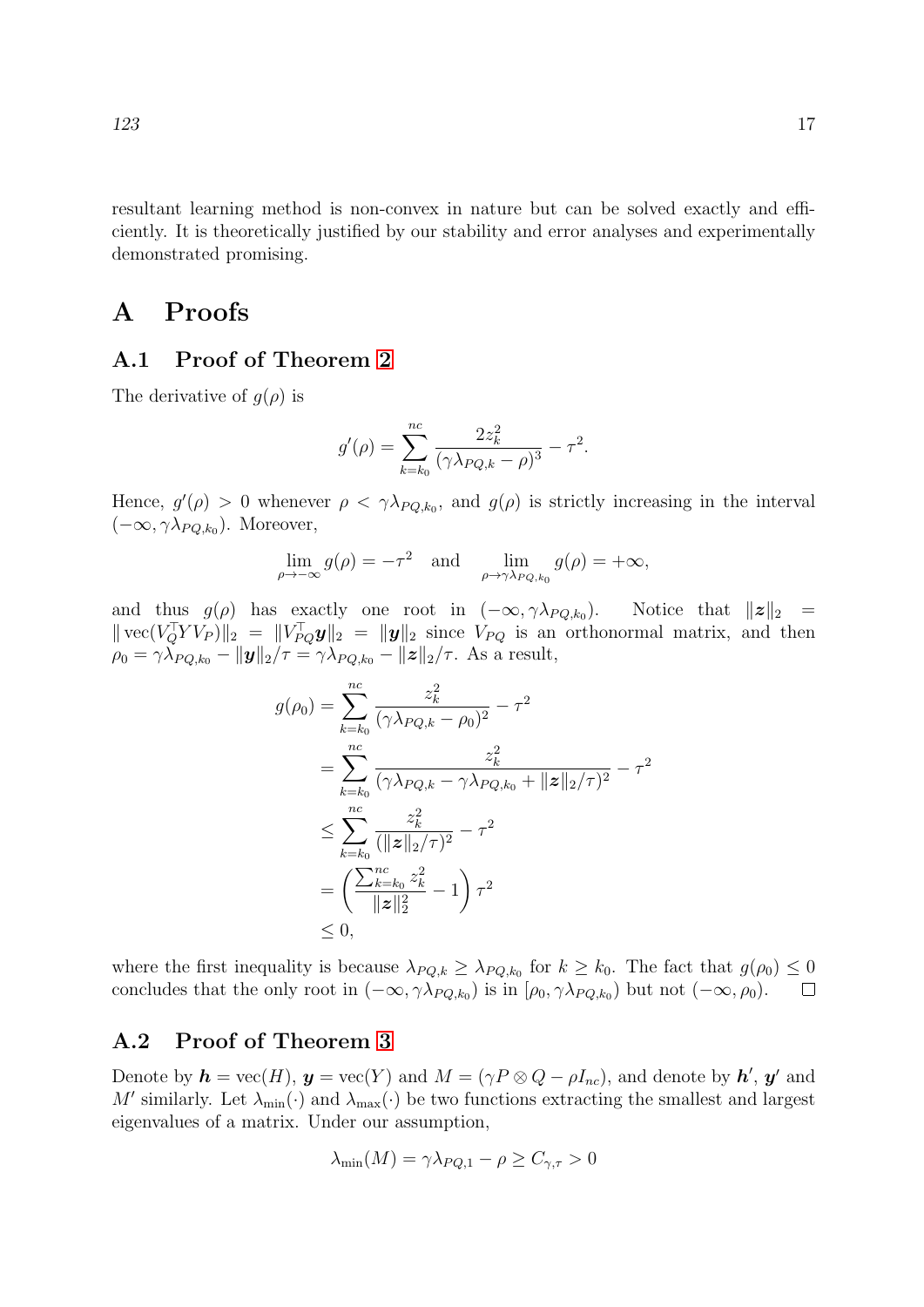which means that M is positive definite, and so is  $M'$ . By Eq. [\(14\)](#page-8-5),

$$
\mathbf{h} - \mathbf{h}' = M^{-1}\mathbf{y} - M'^{-1}\mathbf{y}'
$$
  
=  $M^{-1}(\mathbf{y} - \mathbf{y}') + (M^{-1} - M'^{-1})\mathbf{y}'$   
=  $M^{-1}(\mathbf{y} - \mathbf{y}') + M^{-1}(M' - M)M'^{-1}\mathbf{y}'$   
=  $M^{-1}(\mathbf{y} - \mathbf{y}') + (\rho' - \rho)M^{-1}M'^{-1}\mathbf{y}'.$ 

Note that  $||Av||_2 \leq \lambda_{\max}(A)||v||_2$  for any symmetric positive-definite matrix A and any vector v, as well as  $\lambda_{\max}(AB) \leq \lambda_{\max}(A)\lambda_{\max}(B)$  for any symmetric positive-definite matrices  $A$  and  $B$ . Hence,

$$
\begin{aligned}\n\|\boldsymbol{h} - \boldsymbol{h}'\|_2 &= \|M^{-1}(\boldsymbol{y} - \boldsymbol{y}') + (\rho' - \rho)M^{-1}M'^{-1}\boldsymbol{y}'\|_2 \\
&\le \|M^{-1}(\boldsymbol{y} - \boldsymbol{y}')\|_2 + |\rho - \rho'|\|M^{-1}M'^{-1}\boldsymbol{y}'\|_2 \\
&\le \lambda_{\max}(M^{-1})\|\boldsymbol{y} - \boldsymbol{y}'\|_2 + \lambda_{\max}(M^{-1})\lambda_{\max}(M'^{-1})|\rho - \rho'|\|\boldsymbol{y}'\|_2 \\
&\le \frac{\|\boldsymbol{y} - \boldsymbol{y}'\|_2}{C_{\gamma,\tau}} + \frac{|\rho - \rho'|\|\boldsymbol{y}'\|_2}{C_{\gamma,\tau}^2},\n\end{aligned}
$$

where the first inequality is the triangle inequality, the second inequality is because  $M^{-1}$  and  $M'^{-1}$  are symmetric positive definite, and the third inequality follows from  $\lambda_{\max}(M^{-1}) = 1/\lambda_{\min}(M)$  and  $\lambda_{\max}(M'^{-1}) = 1/\lambda_{\min}(M')$ . Due to the symmetry of h and  $\bm{h}' ,$ 

$$
\|\bm{h}-\bm{h}'\|_2 \leq \frac{\|\bm{y}-\bm{y}'\|_2}{C_{\gamma,\tau}} + \frac{|\rho-\rho'|\min\{\|\bm{y}\|_2, \|\bm{y}'\|_2\}}{C_{\gamma,\tau}^2}.
$$

This inequality is the vectorization of [\(18\)](#page-10-1).

For MAVR in optimization [\(9\)](#page-7-1), Theorem [2](#page-9-1) together with our assumption indicates that

$$
\gamma \lambda_{PQ,1} - \|\mathbf{y}\|_2/\tau \leq \rho < \gamma \lambda_{PQ,1},
$$
  

$$
\gamma \lambda_{PQ,1} - \|\mathbf{y}'\|_2/\tau \leq \rho' < \gamma \lambda_{PQ,1},
$$

so  $|\rho' - \rho| \le \max{\{\|\mathbf{y}\|_2/\tau, \|\mathbf{y}'\|_2/\tau\}}$  and

$$
\begin{aligned} \|\boldsymbol{h}-\boldsymbol{h}'\|_2 &\leq \frac{\|\boldsymbol{y}-\boldsymbol{y}'\|_2}{C_{\gamma,\tau}}+\frac{\max\{\|\boldsymbol{y}\|_2,\|\boldsymbol{y}'\|_2\}\min\{\|\boldsymbol{y}\|_2,\|\boldsymbol{y}'\|_2\}}{\tau C_{\gamma,\tau}^2} \\ &= \frac{\|\boldsymbol{y}-\boldsymbol{y}'\|_2}{C_{\gamma,\tau}}+\frac{\|\boldsymbol{y}\|_2\|\boldsymbol{y}'\|_2}{\tau C_{\gamma,\tau}^2} .\end{aligned}
$$

For unconstrained MAVR in optimization [\(10\)](#page-7-3), we have

$$
\|\bm{h}-\bm{h}'\|_2 \leq \frac{\|\bm{y}-\bm{y}'\|_2}{C_{\gamma,\tau}},
$$

since  $\rho = \rho' = -1$ .

 $\Box$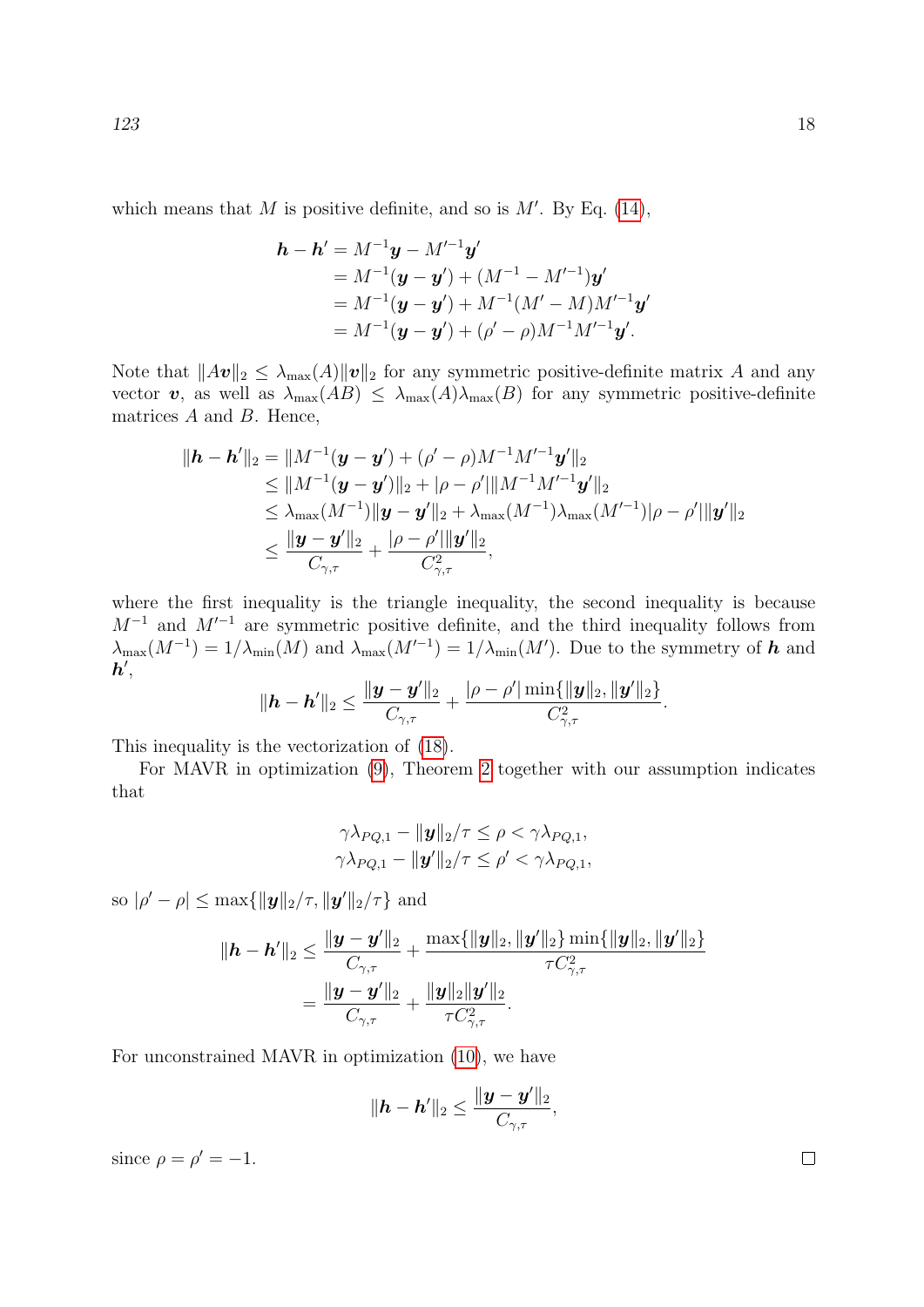### A.3 Proof of Theorem [4](#page-11-0)

Denote by  $h = \text{vec}(H)$ ,  $y = \text{vec}(Y)$ ,  $h^* = \text{vec}(H^*)$ ,  $e = \text{vec}(E)$ , and  $M = \gamma P \otimes Q$ . The Kronecker product  $P \otimes Q$  is symmetric and positive definite, and then  $M^{1/2}$  is a well-defined symmetric and positive-definite matrix. We can know based on  $V(H^*) \leq C_h$ that

$$
\|M^{1/2}\boldsymbol{h}^*\|_2=\sqrt{\gamma\boldsymbol{h}^{*T}(P\otimes Q)\boldsymbol{h}^*}\leq \sqrt{\gamma C_h\|\boldsymbol{h}^*\|_2^2}=\sqrt{\gamma C_h}\|\boldsymbol{h}^*\|_2.
$$

Let  $\lambda_{\min}(\cdot)$  and  $\lambda_{\max}(\cdot)$  be two functions extracting the smallest and largest eigenvalues of a matrix. In the following, we will frequently use that  $||A\boldsymbol{v}||_2 \leq \lambda_{\max}(A)||\boldsymbol{v}||_2$  for any symmetric positive-definite matrix  $A$  and any vector  $v$ .

Consider unconstrained MAVR in optimization [\(10\)](#page-7-3) first. Since  $\rho = -1$ ,

$$
\mathbf{h} - \mathbf{h}^* = (M + I_{nc})^{-1} \mathbf{y} - \mathbf{h}^*
$$
  
=  $(M + I_{nc})^{-1} (\mathbf{h}^* + \mathbf{e}) - (M + I_{nc})^{-1} (M + I_{nc}) \mathbf{h}^*$   
=  $-(M + I_{nc})^{-1} M \mathbf{h}^* + (M + I_{nc})^{-1} \mathbf{e}.$ 

As a consequence,

$$
\mathbb{E} \|\boldsymbol{h}-\boldsymbol{h}^*\|_2^2 = \|(M+I_{nc})^{-1}M\boldsymbol{h}^*\|_2^2 + \mathbb{E} \|(M+I_{nc})^{-1}\boldsymbol{e}\|_2^2,
$$

since  $\mathbb{E}[(M+I_{nc})^{-1}\mathbf{e}] = (M+I_{nc})^{-1}\mathbb{E}\mathbf{e} = \mathbf{0}_{nc}$ . Subsequently,

$$
\| (M + I_{nc})^{-1} M \mathbf{h}^* \|_2 \le \lambda_{\max} ((M + I_{nc})^{-1} M^{1/2}) \cdot \| M^{1/2} \mathbf{h}^* \|_2
$$
  
\n
$$
\le \lambda_{\max} ((\gamma P \otimes Q + I_{nc})^{-1} (\gamma P \otimes Q)^{1/2}) \cdot \sqrt{\gamma C_h} \| \mathbf{h}^* \|_2
$$
  
\n
$$
= \sqrt{\gamma C_h} \lambda_{\max} \left( \frac{\sqrt{\gamma}}{\gamma + 1} (\Lambda_{PQ} + I_{nc})^{-1} \Lambda_{PQ}^{1/2} \right) \| \mathbf{h}^* \|_2
$$
  
\n
$$
\le \sqrt{C_h} \lambda_{\max} ((\Lambda_{PQ} + I_{nc})^{-1} \Lambda_{PQ}^{1/2}) \| \mathbf{h}^* \|_2
$$
  
\n
$$
\le \frac{1}{2} \sqrt{C_h} \| \mathbf{h}^* \|_2,
$$

where the last inequality is because the eigenvalues of  $(\Lambda_{PQ} + I_{nc})^{-1} \Lambda_{PQ}^{1/2}$  are  $\frac{\sqrt{\lambda_{PQ,1}}}{\lambda_{PQ,1}+1}, \ldots,$  $\frac{\sqrt{\lambda_{PQ,nc}}}{\lambda_{PQ,nc}+1}$  and

$$
\sup\nolimits_{\lambda\geq0}\frac{\sqrt{\lambda}}{\lambda+1}=\frac{1}{2}.
$$

On the other hand,

$$
\mathbb{E} \|(M + I_{nc})^{-1} \mathbf{e}\|_{2}^{2} \leq (\lambda_{\max}((M + I_{nc})^{-1}))^{2} \cdot \mathbb{E} \|\mathbf{e}\|_{2}^{2}
$$

$$
= \frac{\mathbb{E}[\mathbf{e}^{\top} \mathbf{e}]}{(\lambda_{\min}(M + I_{nc}))^{2}}
$$

$$
\leq \tilde{l}\sigma_{l}^{2} + \tilde{u}\sigma_{u}^{2}.
$$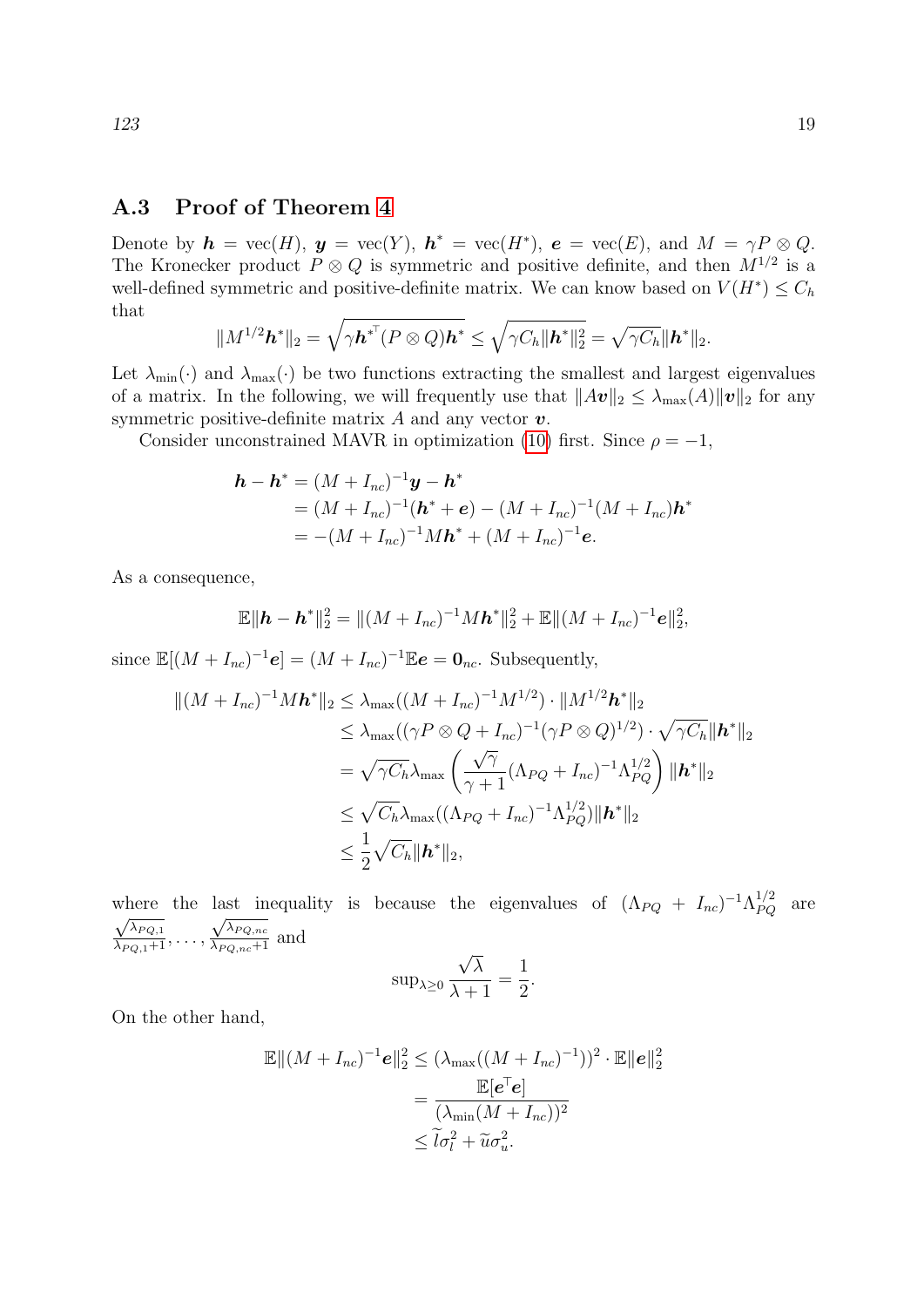Hence,

$$
\mathbb{E} \|\boldsymbol{h}-\boldsymbol{h}^*\|_2^2 \leq \frac{1}{4}C_h \|\boldsymbol{h}^*\|_2^2 + \widetilde{l}\sigma_l^2 + \widetilde{u}\sigma_u^2,
$$

which completes the proof of inequality [\(20\)](#page-11-1).

Next, consider MAVR in optimization [\(9\)](#page-7-1). We would have

$$
\mathbf{h} - \mathbf{h}^* = (M - \rho I_{nc})^{-1} \mathbf{y} - \mathbf{h}^*
$$
  
=  $(M - \rho I_{nc})^{-1} (\mathbf{h}^* + \mathbf{e}) - (M - \rho I_{nc})^{-1} (M - \rho I_{nc}) \mathbf{h}^*$   
=  $-(M - \rho I_{nc})^{-1} (M - (\rho + 1)I_{nc}) \mathbf{h}^* + (M - \rho I_{nc})^{-1} \mathbf{e}.$ 

In general,  $\mathbb{E}[(M-\rho I_{nc})^{-1}\mathbf{e}] \neq \mathbf{0}_{nc}$  since  $\rho$  depends on  $\mathbf{e}$ . Furthermore,  $M-(\rho+1)I_{nc}$  may have negative eigenvalues when  $\gamma \lambda_{PQ,1} - 1 < \rho \leq \gamma \lambda_{PQ,1} - C_{\gamma,\tau}$ . Taking the expectation of  $\|\bm{h} - \bm{h}^*\|_2$ ,

$$
\mathbb{E} \|\bm{h}-\bm{h}^*\|_2 \leq \mathbb{E} \|(M-\rho I_{nc})^{-1}(M-(\rho+1)I_{nc})\bm{h}^*\|_2 + \mathbb{E} \|(M-\rho I_{nc})^{-1}\bm{e}\|_2
$$
  
\n
$$
\leq \mathbb{E} \|(M-\rho I_{nc})^{-1}M\bm{h}^*\|_2 + \mathbb{E}[\rho+1| \|(M-\rho I_{nc})^{-1}\bm{h}^*\|_2] + \mathbb{E} \|(M-\rho I_{nc})^{-1}\bm{e}\|_2.
$$

Subsequently,

$$
\mathbb{E} \|(M - \rho I_{nc})^{-1} M \mathbf{h}^* \|_2 \le \sup_{\rho} \lambda_{\max} ((M - \rho I_{nc})^{-1} M^{1/2}) \cdot \sqrt{\gamma C_h} \|\mathbf{h}^*\|_2
$$
  
\n
$$
= \sup_{\rho} \sqrt{C_h} \lambda_{\max} \left( (\Lambda_{PQ} - \rho/\gamma I_{nc})^{-1} \Lambda_{PQ}^{1/2} \right) \|\mathbf{h}^*\|_2
$$
  
\n
$$
\le \sqrt{C_h} \|\mathbf{h}^*\|_2 \cdot \sup_{\rho \le \gamma \lambda_{PQ,1} - C_{\gamma,\tau}} \sup_{\lambda \ge \lambda_{PQ,1}} \left( \frac{\sqrt{\lambda}}{\lambda - \rho/\gamma} \right)
$$
  
\n
$$
\le \frac{\sqrt{C_h} \gamma \lambda_{PQ,1}}{C_{\gamma,\tau}} \|\mathbf{h}^*\|_2.
$$

On the other hand,

$$
\mathbb{E}[\|\rho+1|\|(M-\rho I_{nc})^{-1}\mathbf{h}^*\|_2] \leq \mathbb{E}|\rho+1| \cdot \sup_{\rho} \lambda_{\max}((M-\rho I_{nc})^{-1}) \|\mathbf{h}^*\|_2
$$
  
\n
$$
\leq \frac{\|\mathbf{h}^*\|_2}{C_{\gamma,\tau}} \cdot \mathbb{E} \max\{-\rho-1, \sup_{\rho} \rho+1\}
$$
  
\n
$$
\leq \frac{\|\mathbf{h}^*\|_2}{C_{\gamma,\tau}} \cdot \max\{\mathbb{E} \|\mathbf{y}\|_2/\tau - \gamma \lambda_{PQ,1} - 1, \gamma \lambda_{PQ,1} - C_{\gamma,\tau} + 1\}
$$
  
\n
$$
= \frac{\|\mathbf{h}^*\|_2}{C_{\gamma,\tau}} \cdot \max\{\sqrt{\tilde{l}}/\tau - \gamma \lambda_{PQ,1} - 1, \gamma \lambda_{PQ,1} - C_{\gamma,\tau} + 1\}.
$$

where we used the fact that  $\sup_{\rho} \rho$  is independent of e, and applied *Jensen's inequality* to obtain that

$$
\mathbb{E} \|\boldsymbol{y}\|_2 \leq \sqrt{\mathbb{E} \|\boldsymbol{y}\|_2^2} \leq \sqrt{\tilde{l}}.
$$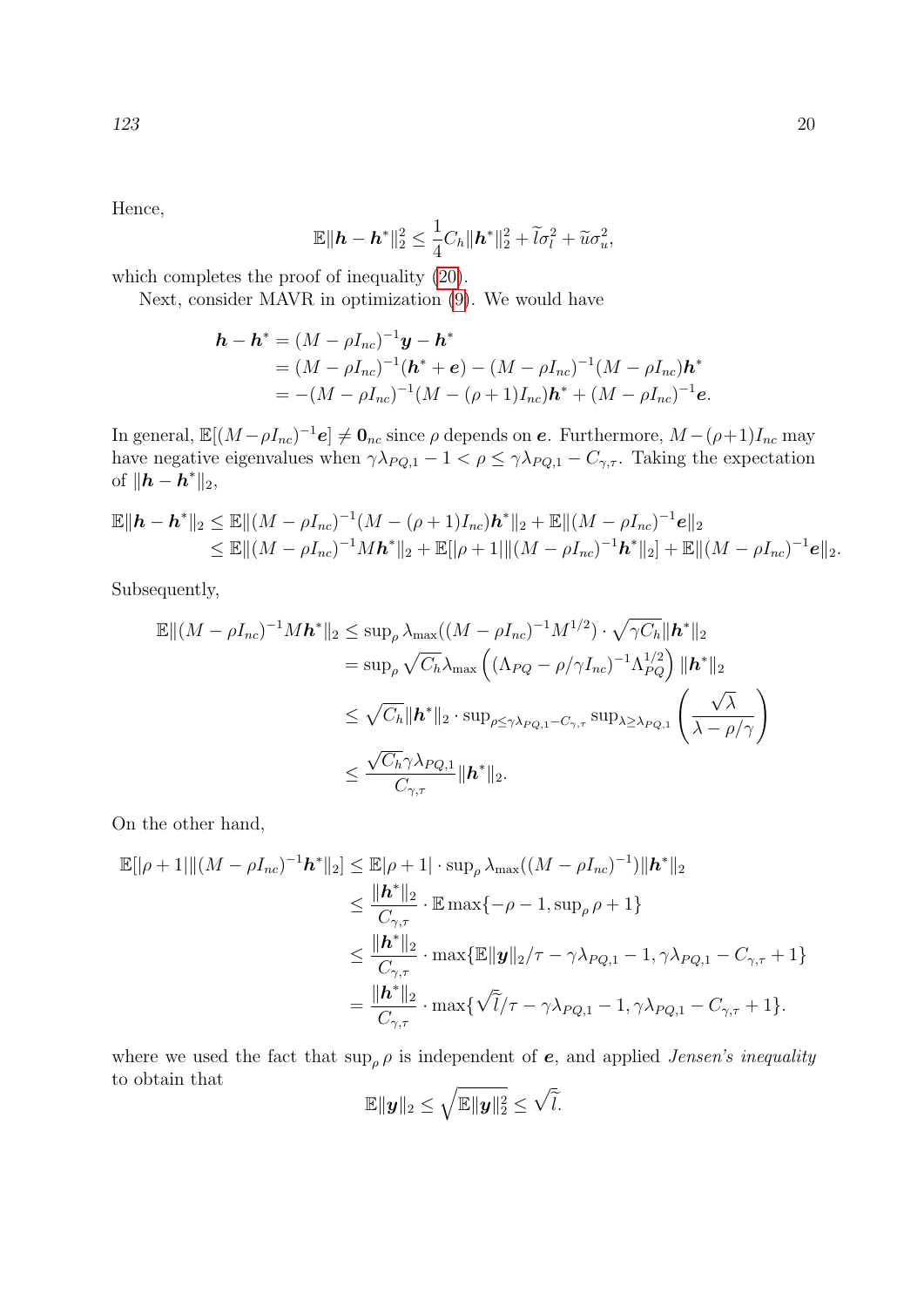In the end,

$$
\mathbb{E} \|(M - \rho I_{nc})^{-1} \mathbf{e}\|_{2} \le \sup_{\rho} \lambda_{\max} ((M - \rho I_{nc})^{-1}) \cdot \mathbb{E} \|\mathbf{e}\|_{2}
$$
  

$$
\le \frac{\mathbb{E} \sqrt{\mathbf{e}^{\top} \mathbf{e}}}{C_{\gamma,\tau}}
$$
  

$$
\le \frac{\sqrt{\mathbb{E}[\mathbf{e}^{\top} \mathbf{e}]}}{C_{\gamma,\tau}}
$$
  

$$
= \frac{\sqrt{\tilde{l}\sigma_{l}^{2} + \tilde{u}\sigma_{u}^{2}}}{C_{\gamma,\tau}},
$$

where the third inequality is due to Jensen's inequality. Therefore, inequality [\(19\)](#page-11-2) follows by combining the three upper bounds of expectations.  $\Box$ 

# References

- <span id="page-20-4"></span>M. Belkin, P. Niyogi, and V. Sindhwani. Manifold regularization: a geometric framework for learning from labeled and unlabeled examples. *Journal of Machine Learning* Research, 7:2399–2434, 2006.
- <span id="page-20-8"></span>A. Blum and S. Chawla. Learning from labeled and unlabeled data using graph mincuts. In ICML, 2001.
- <span id="page-20-7"></span>M. C. du Plessis and M. Sugiyama. Semi-supervised learning of class balance under class-prior change by distribution matching. In ICML, 2012.
- <span id="page-20-0"></span>R. El-Yaniv, D. Pechyony, and V. Vapnik. Large margin vs. large volume in transductive learning. Machine Learning, 72(3):173–188, 2008.
- <span id="page-20-3"></span>G. Forsythe and G. Golub. On the stationary values of a second-degree polynomial on the unit sphere. Journal of the Society for Industrial and Applied Mathematics, 13(4): 1050–1068, 1965.
- <span id="page-20-6"></span>J. A. Hartigan and M. A. Wong. A k-means clustering algorithm. Applied Statistics, 28: 100–108, 1979.
- <span id="page-20-2"></span>X. Kong, M. Ng, and Z.-H. Zhou. Transductive multi-label learning via label set propagation. IEEE Transaction on Knowledge and Data Engineering, 25(3):704–719, 2013.
- <span id="page-20-5"></span>A. J. Laub. Matrix Analysis for Scientists and Engineers. Society for Industrial and Applied Mathematics, 2005.
- <span id="page-20-1"></span>S. Li and W. Ng. Maximum volume outlier detection and its applications in credit risk analysis. International Journal on Artificial Intelligence Tools, 22(5), 2013.